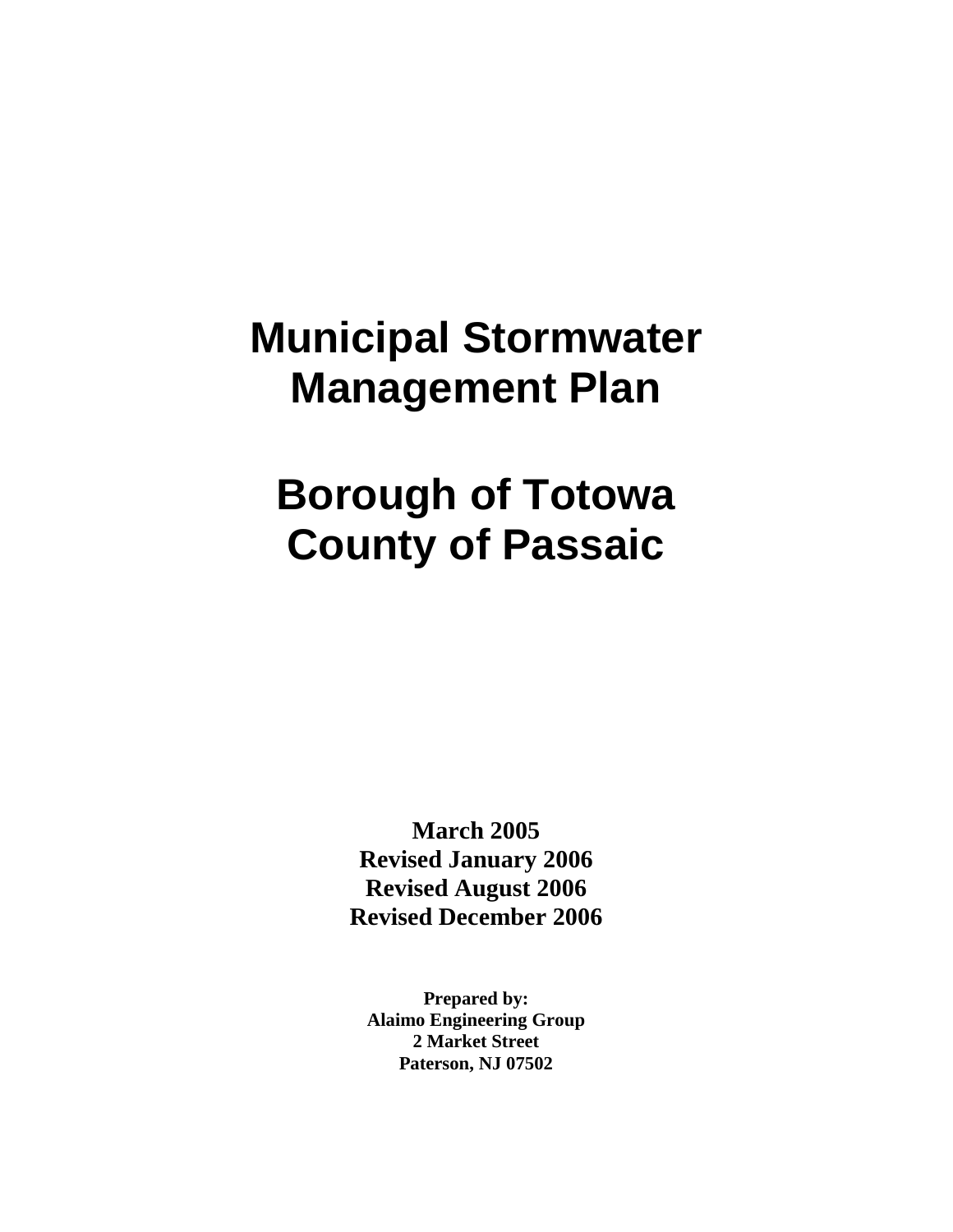# **Table of Contents**

| <b>List of Tables</b>  |  |
|------------------------|--|
|                        |  |
|                        |  |
|                        |  |
|                        |  |
| <b>List of Figures</b> |  |
|                        |  |
|                        |  |
| <b>Appendices</b>      |  |
|                        |  |
|                        |  |
|                        |  |
|                        |  |
|                        |  |
|                        |  |
|                        |  |
|                        |  |
|                        |  |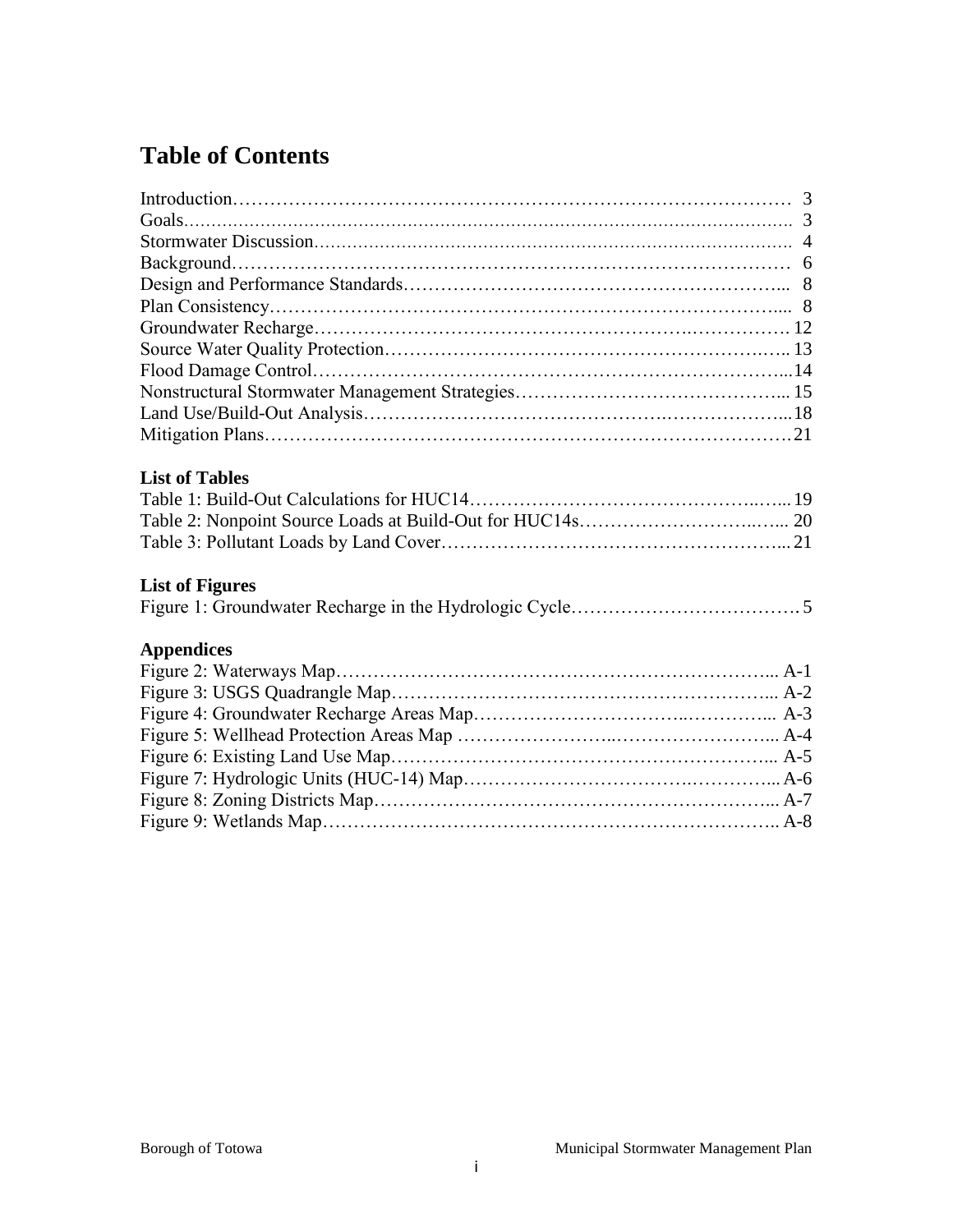## **Introduction**

This Municipal Stormwater Management Plan (MSWMP) documents the strategy for the Borough of Totowa (Borough) to address stormwater-related impacts. The creation of this plan is required by N.J.A.C. 7:14A-25 Municipal Stormwater Regulations. This plan contains all of the required elements described in N.J.A.C. 7:8 Stormwater Management Rules. The plan addresses groundwater recharge, stormwater quantity, and stormwater quality impacts by incorporating stormwater design and performance standards for new major development, defined as projects that disturb one or more acre of land. These standards are intended to minimize the adverse impact of stormwater runoff on water quality and water quantity and the loss of groundwater recharge that provides baseflow in receiving water bodies. The plan describes long-term operation and maintenance measures for existing and future stormwater facilities.

A "build-out" analysis has been included in this plan based upon existing zoning and land available for development. The plan also addresses the review and update of existing ordinances, the Borough Master Plan, and other planning documents to allow for project designs that include low impact development techniques. The final component of this plan is a mitigation strategy for when a variance or exemption of the design and performance standards is sought. As part of the mitigation section of the stormwater plan, specific stormwater management measures are identified to lessen the impact of existing development.

### **Goals**

The goals of this MSWMP are to:

- reduce flood damage, including damage to life and property;
- minimize, to the extent practical, any increase in stormwater runoff from any new development;
- reduce soil erosion from any development or construction project;
- assure the adequacy of existing and proposed culverts and bridges, and other instream structures;
- maintain groundwater recharge;
- prevent, to the greatest extent feasible, an increase in nonpoint pollution;
- maintain the integrity of stream channels for their biological functions, as well as for drainage;
- minimize pollutants in stormwater runoff from new and existing development to restore, enhance, and maintain the chemical, physical, and biological integrity of the waters of the state, to protect public health, to safeguard fish and aquatic life and scenic and ecological values, and to enhance the domestic, municipal, recreational, industrial, and other uses of water; and
- protect public safety through the proper design and operation of stormwater basins.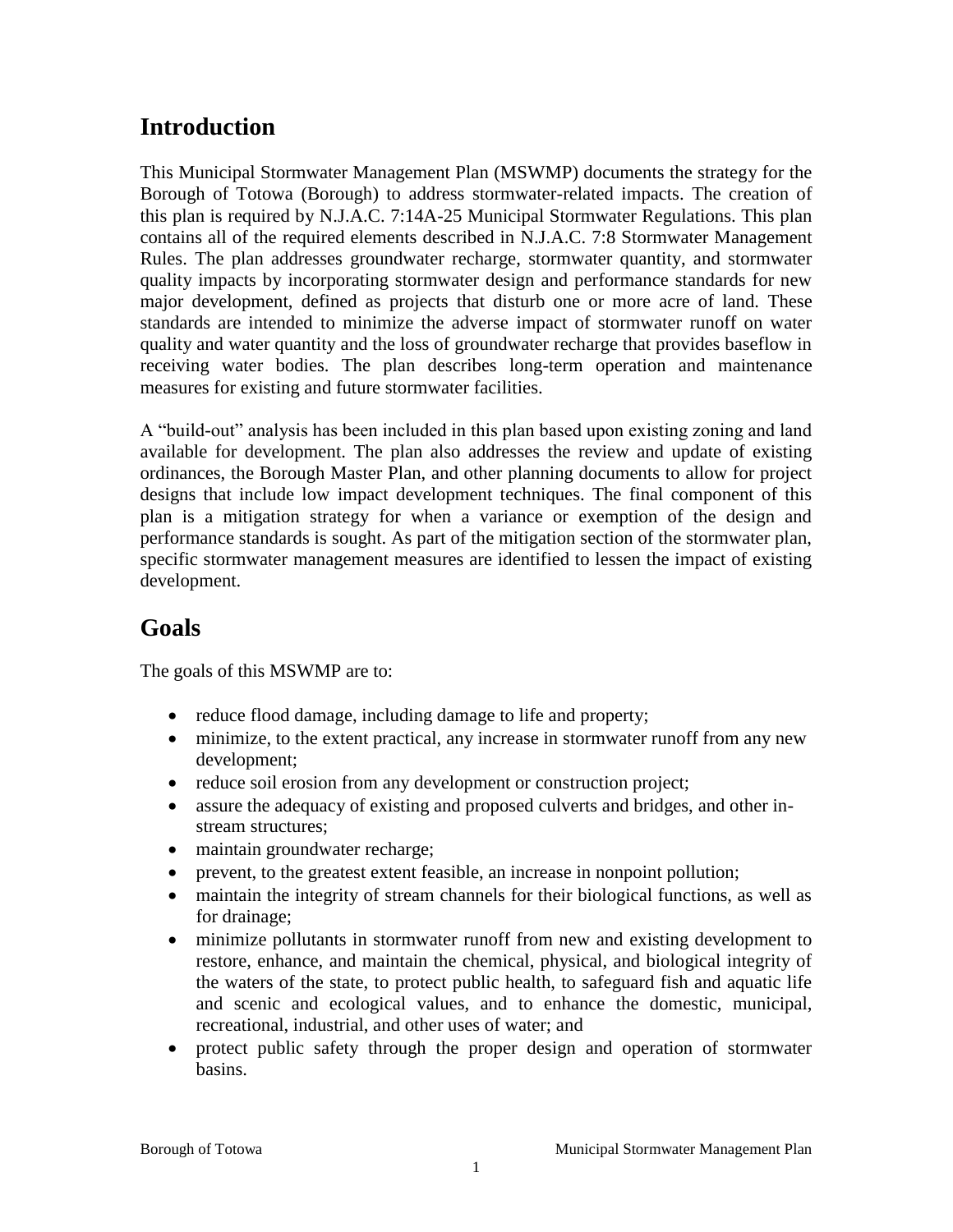To achieve these goals, this plan outlines specific stormwater design and performance standards for new development. Additionally, the plan proposes stormwater management controls to address impacts from existing development. Preventative and corrective maintenance strategies are included in the plan to ensure long-term effectiveness of stormwater management facilities. The plan also outlines safety standards for stormwater infrastructure to be implemented to protect public safety.

With respect to the requirement for the Borough to assure the adequacy of existing and proposed culverts and bridges, and other in-stream structures, maintaining the integrity of stream channels and minimizing pollutants in stormwater runoff from existing developments, the NJDEP has mandated the adoption of a Stormwater Pollution Prevention Plan (SPPP). The SPPP provides an outline for continued annual performance with respect to the goals of the Municipal Stormwater Management Plan and must be certified annually.

- The Borough will inspect all existing culverts and in-stream structures as part of its stormwater facility maintenance program and monitor structures that cause adverse drainage conditions. Proposed culverts and in-stream structures will be required to be designed in accordance with the most recent requirements of the NJDEP and current design standards.
- Existing stream channels will be monitored and maintained in accordance with all applicable NJDEP, County and Borough standards. Any requisite repairs will be completed using minimally intrusive repair methods, and native flora shall be utilized in revegetating eroded and disturbed areas.
- In order to minimize pollution, the Borough will complete the following:
	- o investigate and eliminate illicit connections to existing stormwater control facilities,
	- o label all storm drain inlets to state "Dump No Waste" on all castings,
	- o enforce adopted ordinances regarding yard waste, illicit connections, litter and improper waste disposal,
	- o retrofit all existing inlets with bicycle safe grates and curb openings with clear space no bigger than 2" across the smallest dimension,
	- o maintain a street sweeping program in accordance with NJDEP requirements,
	- o annually clean all storm drain inlets and manholes, and
	- o provide educational material to the public regarding stormwater pollution prevention.

### **Stormwater Discussion**

Land development can dramatically alter the hydrologic cycle (See Figure 1) of a site and, ultimately, an entire watershed. Prior to development, native vegetation can either directly intercept precipitation or draw that portion that has infiltrated into the ground and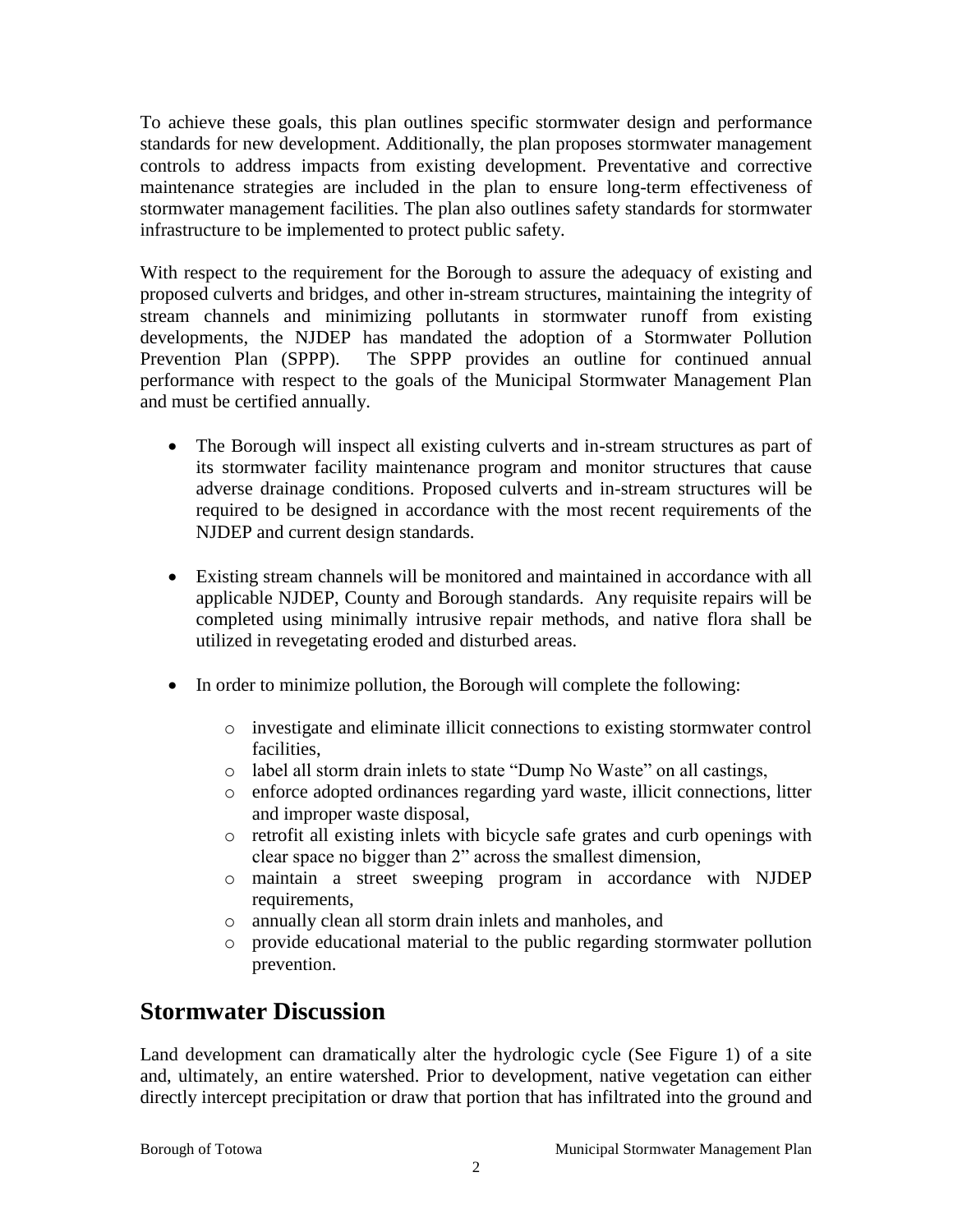return it to the atmosphere through evapotranspiration. Development can remove this beneficial vegetation and replace it with lawn or impervious cover, reducing the site's evapotranspiration and infiltration rates. Clearing and grading a site can remove depressions that store rainfall. Construction activities may also compact the soil and diminish its infiltration ability, resulting in increased volumes and rates of stormwater runoff from the site. Impervious areas that are connected to each other through gutters, channels, and storm sewers can transport runoff more quickly than natural areas. This shortening of the transport or travel time quickens the rainfall-runoff response of the drainage area, causing flow in downstream waterways to peak faster and higher than natural conditions. These increases can create new and aggravate existing downstream flooding and erosion problems and increase the quantity of sediment in the channel. Filtration of runoff and removal of pollutants by surface and channel vegetation is eliminated by storm sewers that discharge runoff directly into a stream. Increases in impervious area can also decrease opportunities for infiltration that, in turn, reduces stream base flow and groundwater recharge. Reduced base flows and increased peak flows produce greater fluctuations between normal and storm flow rates, which can increase channel erosion. Reduced base flows can also negatively impact the hydrology of adjacent wetlands and the health of biological communities that depend on base flows. Finally, erosion and sedimentation can destroy habitat from which some species cannot adapt.





In addition to increases in runoff peaks, volumes, and loss of groundwater recharge, land development often results in the accumulation of pollutants on the land surface that runoff can mobilize and transport to streams. New impervious surfaces and cleared areas created by development can accumulate a variety of pollutants from the atmosphere, fertilizers, animal wastes, and leakage and wear from vehicles. Pollutants can include metals, suspended solids, hydrocarbons, pathogens, and nutrients.

Borough of Totowa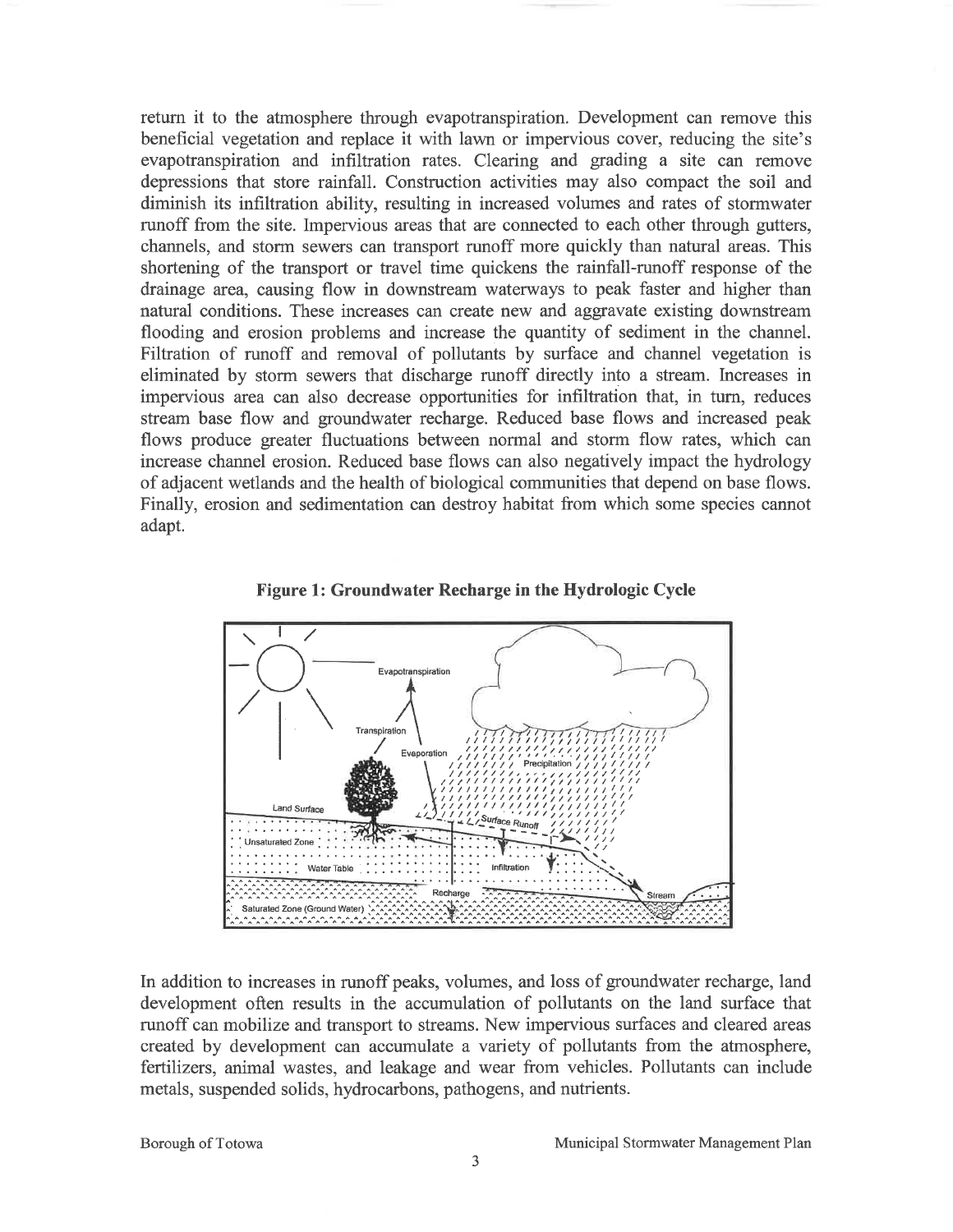In addition to increased pollutant loading, land development can adversely affect water quality and stream biota in more subtle ways. For example, stormwater falling on impervious surfaces or stored in detention or retention basins can become heated and raise the temperature of the downstream waterway, adversely affecting cold water fish species such as trout. Development can remove trees along stream banks that normally provide shading, stabilization, and leaf litter that falls into streams and becomes food for the aquatic community.

### **Background**

The Borough encompasses a 4.1 square mile area in Passaic County, New Jersey. The Borough is highly developed, with minimal open space. As with most communities in the region, the Borough has been under residential and commercial development pressure. The Borough contains robust and viable commercial, industrial and business districts within which the Borough encourages redevelopment. The population of the Borough has decreased from 10,177 in 1990, to 9,892 in 2000. The current demand for new residential and commercial development have led to changes in the landscape that have most likely increased stormwater runoff volumes and pollutant loads to the waterways of the municipality. Figure 2 (Appendix A-1) illustrates the waterways in the Borough. Figure 3 (Appendix A-2) depicts the Borough boundary on the USGS quadrangle maps.

There are no Category One streams within the Borough.

The New Jersey Department of Environmental Protection (NJDEP) has established an Ambient Biomonitoring Network (AMNET) to document the health of the state's waterways. There are over 800 AMNET sites throughout the state of New Jersey. These sites are sampled for benthic macroinvertebrates by NJDEP on a five-year cycle. Streams are classified as non-impaired, moderately impaired, or severely impaired based on the AMNET data. The data is used to generate a New Jersey Impairment Score (NJIS), which is based on a number of biometrics related to benthic macroinvertebrate community dynamics. This information is available through the NJDEP and can be viewed at the following website: [www.state.nj.us/dep/wmm/bfbm/downloads.html#neb.](http://www.state.nj.us/dep/wmm/bfbm/downloads.html#neb) The Borough is bounded by the Passaic River to the south (along the border with West Paterson), and the Singac Brook and Naaktpunkt Brook to the northwest (along the border with Wayne). The Passaic River has been classified as highly impaired. The Naaktpunkt Brook has been classified with low impairment. The remaining water bodies within the Borough do not have an AMNET classification. In addition to the AMNET data, the NJDEP and other regulatory agencies collect water quality chemical data on the streams in the state. These data show that the in-stream total arsenic, copper, chromium, lead and mercury of the Passaic River frequently exceed the state's criteria. The NJDEP has received approval from the EPA on July 29, 2003 for the Passaic River at Little Falls to establish a Total Maximum Daily Load (TMDL) for fecal coliform.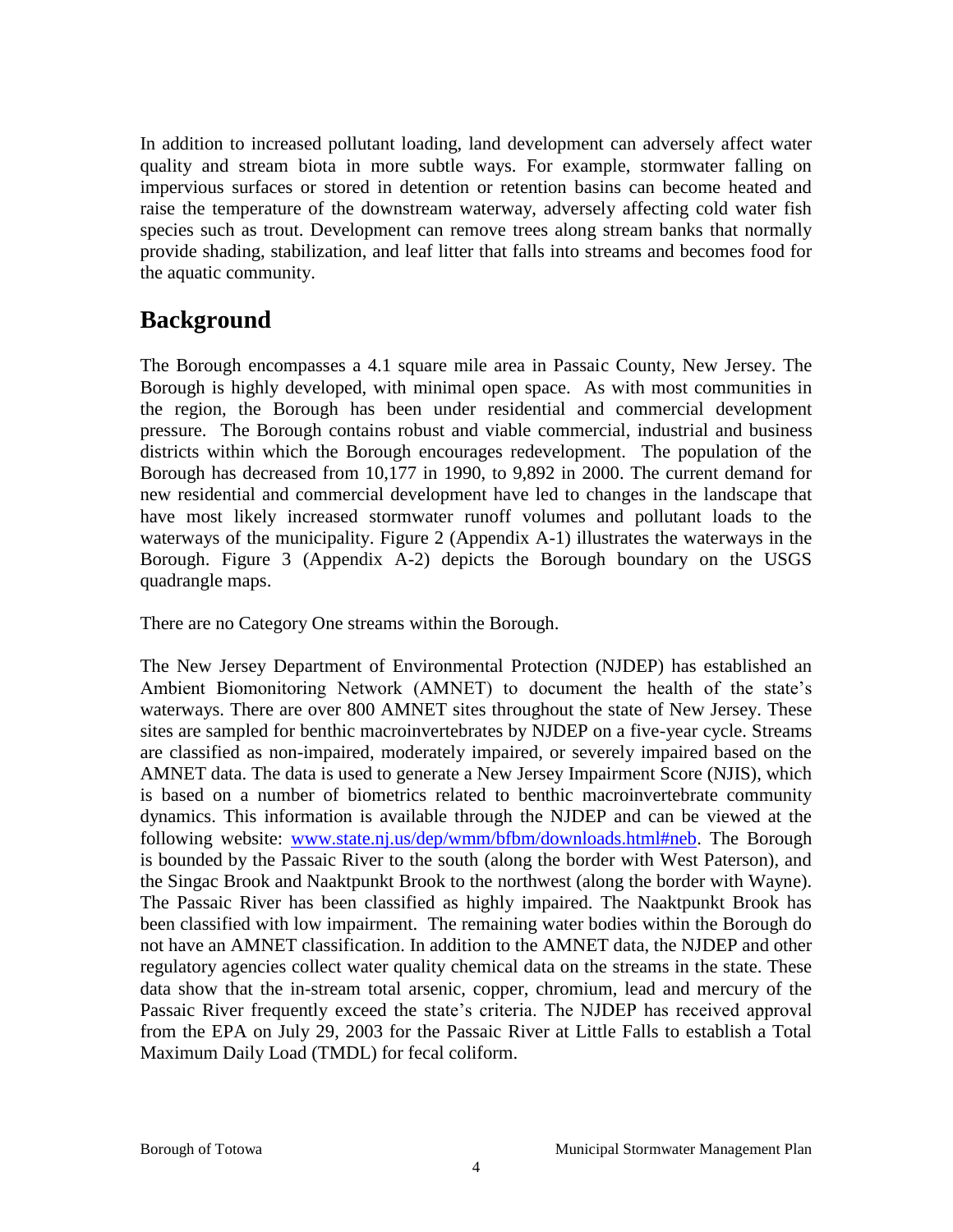A TMDL is the amount of a pollutant that can be accepted by a waterbody without causing an exceedance of water quality standards or interfering with the ability to use a waterbody for one or more of its designated uses. The allowable load is allocated to the various sources of the pollutant, such as stormwater and wastewater discharges, which require an NJPDES permit to discharge, and nonpoint source, which includes stormwater runoff from agricultural areas and residential areas, along with a margin of safety. Provisions may also be made for future sources in the form of reserve capacity. An implementation plan can be developed to identify how the various sources will be reduced to the designated allocations. Implementation strategies may include improved stormwater treatment facilities, adoption of ordinances, revegetation of stream and drainage corridors, retrofitting stormwater systems, and other BMPs.

The New Jersey Integrated Water Quality Monitoring and Assessment Report (305(b) and 303(d))(Integrated List) is required by the federal Clean Water Act to be prepared biennially and is a valuable source of water quality information. This combined report presents the extent to which New Jersey waters are attaining water quality standards, and identifies waters that are impaired. Sublist 5 of the Integrated List constitutes the list of waters impaired or threatened by pollutants, for which one or more TMDLs are needed. This information is available through the NJDEP and can be viewed at the following website: [www.state.nj.us/dep/wmm/sgwqt/wat/integratedlist/integratedlist2004.html.](http://www.state.nj.us/dep/wmm/sgwqt/wat/integratedlist/integratedlist2004.html) Sublist 5 identifies the Passaic River as impaired with respect to the following: phosphorous, arsenic, cadmium, chromium, copper, lead, mercury, silver, thallium, zinc and cyanide. Sublist 5 identifies the Naachtpunkt Brook as impaired with respect to benthic macroinvertebrates. The NJDEP integrated list of waterways is continually updated and the Borough MSWMP shall be reviewed and revised, as necessary, to maintain consistency with the integrated list.

In addition to water quality problems, the Borough has exhibited water quantity problems including flooding and stream bank erosion, which are typical for the area. A majority of the flooding problems that exist are the result of portions of the Borough being located within the flood zone of the Passaic River. Isolated flooding conditions may be the result of culverts associated with road drainage in the Borough being undersized. During severe storm events, these undersized culverts do not have adequate capacity, thereby causing a backwater effect and flooding upstream. These culverts were either installed without proper design, before standardized drainage design requirements were adopted, or designed for significantly different hydrologic conditions (i.e., less impervious area) than presently exist in the Borough. Additionally, outfalls along the various water bodies and drainage channels within the Borough are not properly stabilized, and erosion occurs during high intensity rainfall events. As the impervious area has increased in the Borough, the peak and volumes of stream flows have also increased. The increased amount of water has resulted in stream bank erosion, which resulted in unstable areas and degraded stream habitats. Over time, the increased impervious area within the Borough has decreased groundwater recharge, decreasing base flows in streams during dry weather periods. Lower base flows can have a negative impact on in-stream habitat during the summer months. A map of the groundwater recharge areas is shown in Figure 4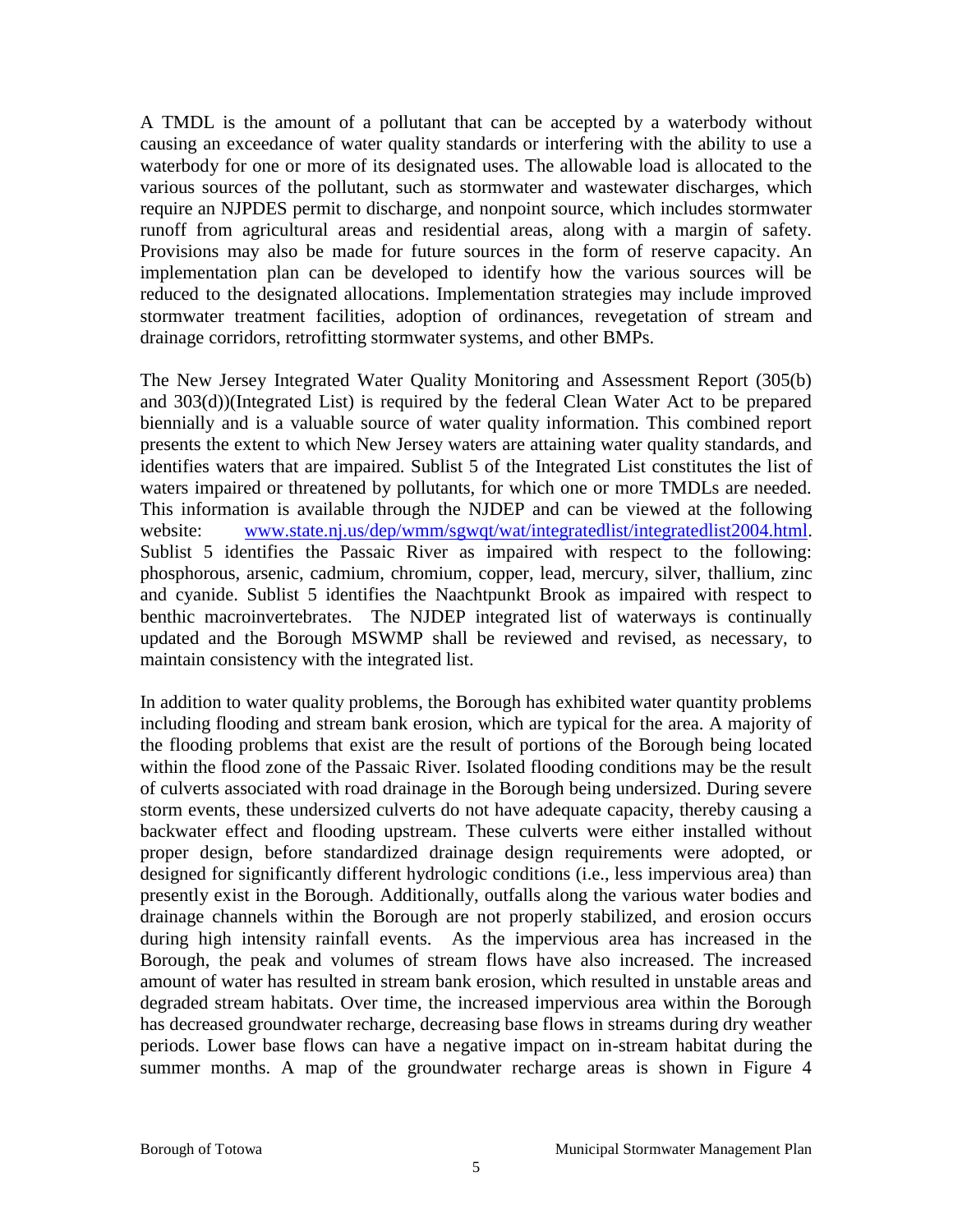(Appendix A-3). Wellhead protection areas, also required as part of the MSWMP, are shown in Figure 5 (Appendix A-4).

## **Design and Performance Standards**

The Borough has adopted the design and performance standards for stormwater management measures as presented in N.J.A.C. 7:8-5 to minimize the adverse impact of stormwater runoff on water quality and water quantity and loss of groundwater recharge in receiving water bodies. The design and performance standards include the language for maintenance of stormwater management measures consistent with the stormwater management rules at N.J.A.C. 7:8-5.8 Maintenance Requirements, and language for safety standards consistent with N.J.A.C. 7:8-6 Safety Standards for Stormwater Management Basins. The ordinances have been submitted to the county for review and approval.

Building permits shall be issued, and Developer's Agreements shall be executed, upon approval of plans and specifications that are in strict conformance with the MSWMP, the Stormwater Control Ordinance and all other regulations. During construction of any regulated project, Borough inspectors will monitor the construction of the project to ensure that the stormwater management measures are constructed and function as designed and approved. Issuance of final certificates of occupancy, and release of posted performance and maintenance bonds, shall be subject to installation of all stormwater management measures as shown on the approved development plans, and as verified through the submission of as-built surveys prepared licensed professional surveyors.

In the event of non-compliance, the Borough may revoke building permits, issue stopwork orders, issue summonses and withhold certificates of occupancy, until such time that any non-compliance is remedied. Additionally, violations shall be reported to appropriate review and monitoring agencies, such as the NJDEP, Soil Conservation District and the County.

The requirements of N.J.A.C. 7:8-6 Safety Standards for Stormwater Management Basins have been adopted as part of the Borough's Stormwater Control Ordinance. In connection with the review of new development and redevelopment applications, the Borough will ensure that all stormwater management basins are designed in accordance with the NJDEP mandated standards. Furthermore, during construction Borough inspectors will monitor the progress of work to ensure that the facilities are being installed in accordance with approved plans and specifications.

### **Plan Consistency**

The Borough is not within a Regional Stormwater Management Planning Area; therefore this plan does not need to be consistent with any regional stormwater management plans (RSWMPs). If any RSWMPs are developed in the future, this Municipal Stormwater Management Plan will be updated to be consistent.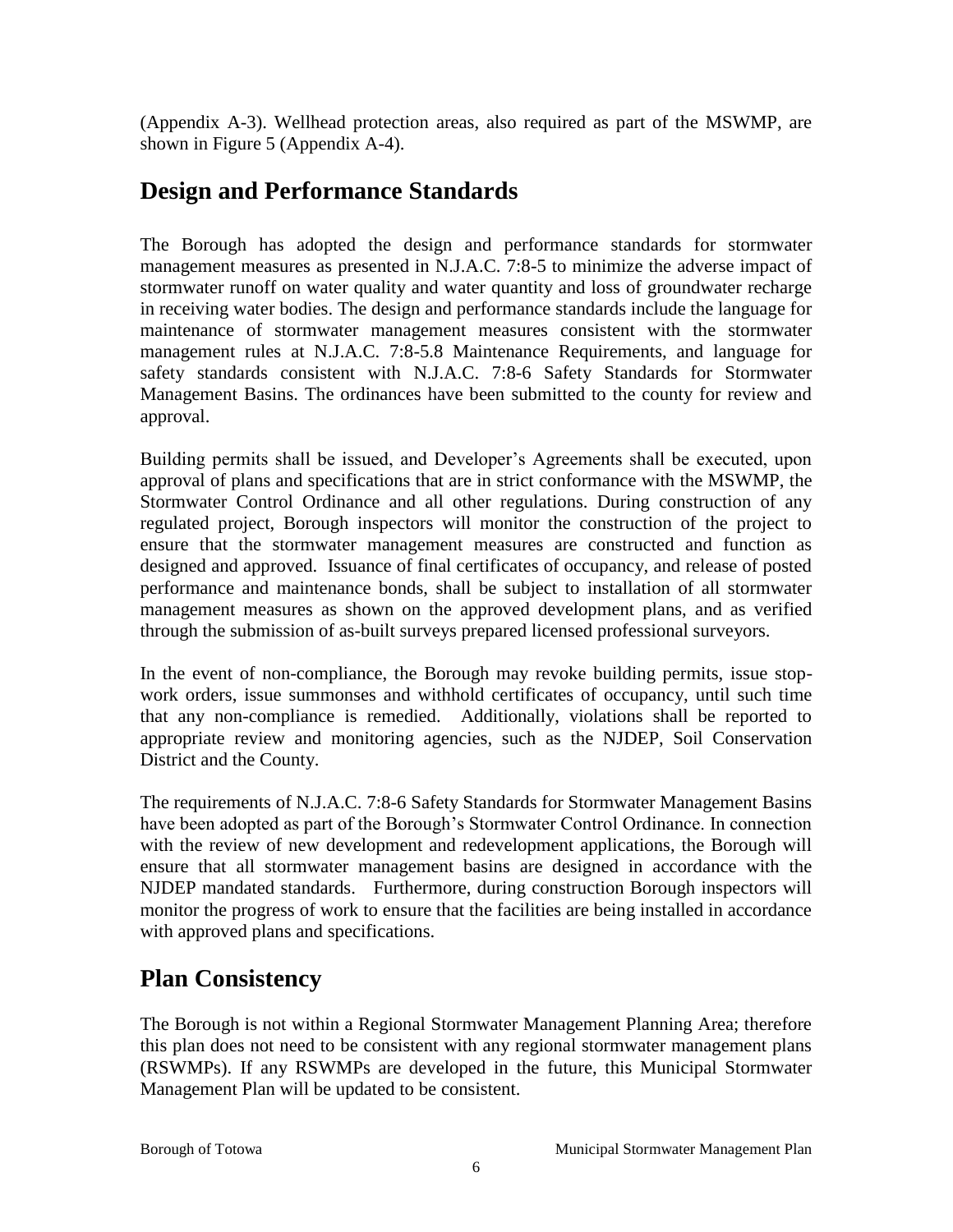If a regional stormwater management plan is adopted, the Borough will coordinate with the lead implementing agency that is responsible for promoting coordination among the various implementing agencies and/or entities. The Borough will participate in tracking the implementation of the stormwater management measures selected; the long-term monitoring program developed and will encourage public involvement in plan implementation; and any other applicable responsibility identified in the implementation strategy for the RSWMP.

The Borough will amend their MSWMP and Stormwater Control Ordinance as necessary to implement an adopted regional stormwater management plan. All stormwater management plans and ordinances should be coordinated so as not to conflict with any adopted regional stormwater management plans related to the drainage areas to which the plans and ordinances apply. Furthermore, the Borough will implement an adopted regional stormwater management plan in accordance with the Residential Site Improvement Standards at N.J.A.C. 5:21.

In accordance with the Water Quality Management Planning Rules at N.J.A.C. 7:15- 3.1, all projects and activities affecting water quality should be developed and conducted in a manner that does not conflict with applicable components of an adopted regional stormwater management plan. The agency having jurisdiction over a specific development application should not authorize through the issuance of a permit or approval, any project or activity that may conflict with applicable components of an adopted regional stormwater management plan.

Implementation strategies must be adopted by the Borough to comply with the TMDL for fecal coliform established for the Passaic River. When bacterial sources are easily identifiable, measures outlined below can be applied to reduce bacterial loading to meet water quality standards. When bacterial sources are not easily identifiable, load duration curves, which are part of the NJDEP TMDL document for the Passaic River, will be used in conjunction with bacterial source tracking, if necessary, to identify pathogen sources. Much of the stormwater discharged to the surface waters in question is discharged through "small municipal separate storm sewer systems" (MS4s) that are regulated under the Department's NJPDES stormwater rules. The Borough is required to implement various control measures that should substantially reduce bacteria loadings, including measures to eliminate "illicit connections" of domestic sewage and other waste to the small MS4, adopt and enforce a pet waste ordinance, prohibit feeding of unconfined wildlife on public property, clean catch basins, perform good housekeeping at maintenance yards, and provide related public education and employee training.

The primary sources of fecal contamination in the Passaic River can be attributed to the following:

#### **Non-Human Sources of Fecal Coliform**

- Canada geese
- Pet Waste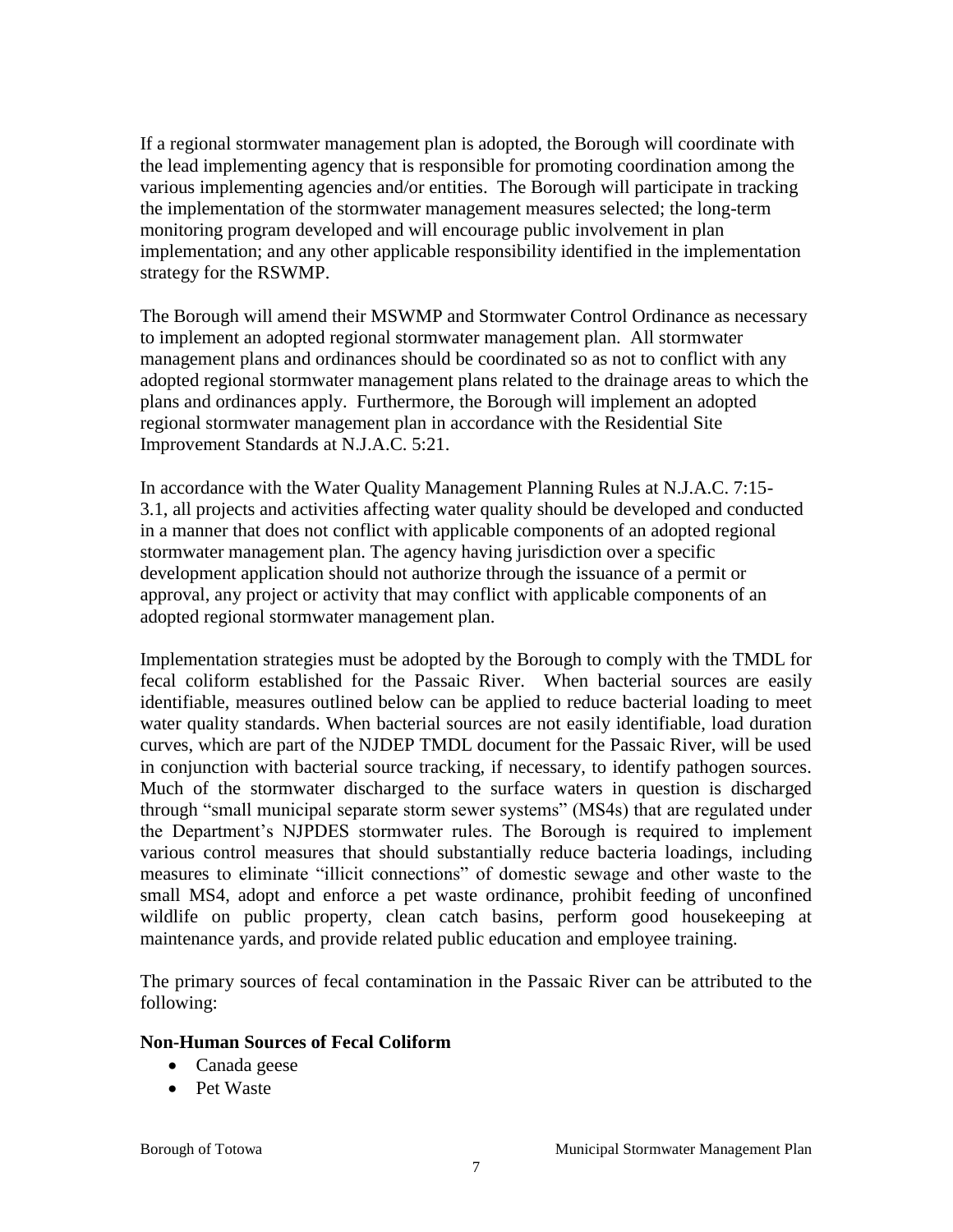- Stormwater basins
- Direct stormwater discharges to waterbodies

#### **Human Sources of Fecal Coliform**

- Malfunctioning or older improperly sized septic systems
- Failing sewage conveyance systems
- Improper garbage storage and disposal

Management measures are "economically achievable measures for the control of the addition of pollutants from existing and new categories and classes of nonpoint and stormwater sources of pollution, which reflect the greatest degree of pollutant reduction achievable through the application of the best available nonpoint and stormwater source pollution control practices, technologies, processes, siting criteria, operating methods, or other alternatives" (USEPA, 1993). A combination of best management practices and direct remedies of illicit sources that are found through track-down monitoring will be used to implement the TMDLs identified by the NJDEP.

Short-term management strategies include stream bank restoration projects, ordinance development, catchbasin cleanouts and public education. While short-term management measures will begin to reduce sources of fecal coliform, additional measures will be needed to verify and further reduce or eliminate these sources. Some of these measures may be implemented now, where resources are available and sources have already been identified as causing the fecal impairment. Long-term management strategies that address fecal reduction related to sources identified in the NJDEP TMDL document for the Passaic River may be as follows:

#### **Canada Geese**

Because geese are free to move about and commonly graze and rest on large grassy areas associated with schools, parks, golf courses, corporate lawns and cemeteries, solutions are best developed and conducted at the community level through a community-based goose damage management program. USDA's Wildlife Services program recommends that a community prepare a written Canada Goose Damage Management Plan that may include the following actions:

- Initiate a fact-finding and Communication Plan
- Enact and Enforce a No Feeding Ordinance
- Conduct Goose Damage Control Activities such as Habitat Modification
- Review and Update Land Use Policies
- Reduce or Eliminate Goose Reproduction (permit required)
- Hunt Geese to Reinforce Nonlethal Actions (permit required)

Procedures such as handling nests and eggs, capturing and relocating birds, and the hunting of birds require a depredation permit from either the USDA APHIS Wildlife Services or U.S. Fish and Wildlife Services. Procedures requiring permits should be a last resort after a community has exhausted the other listed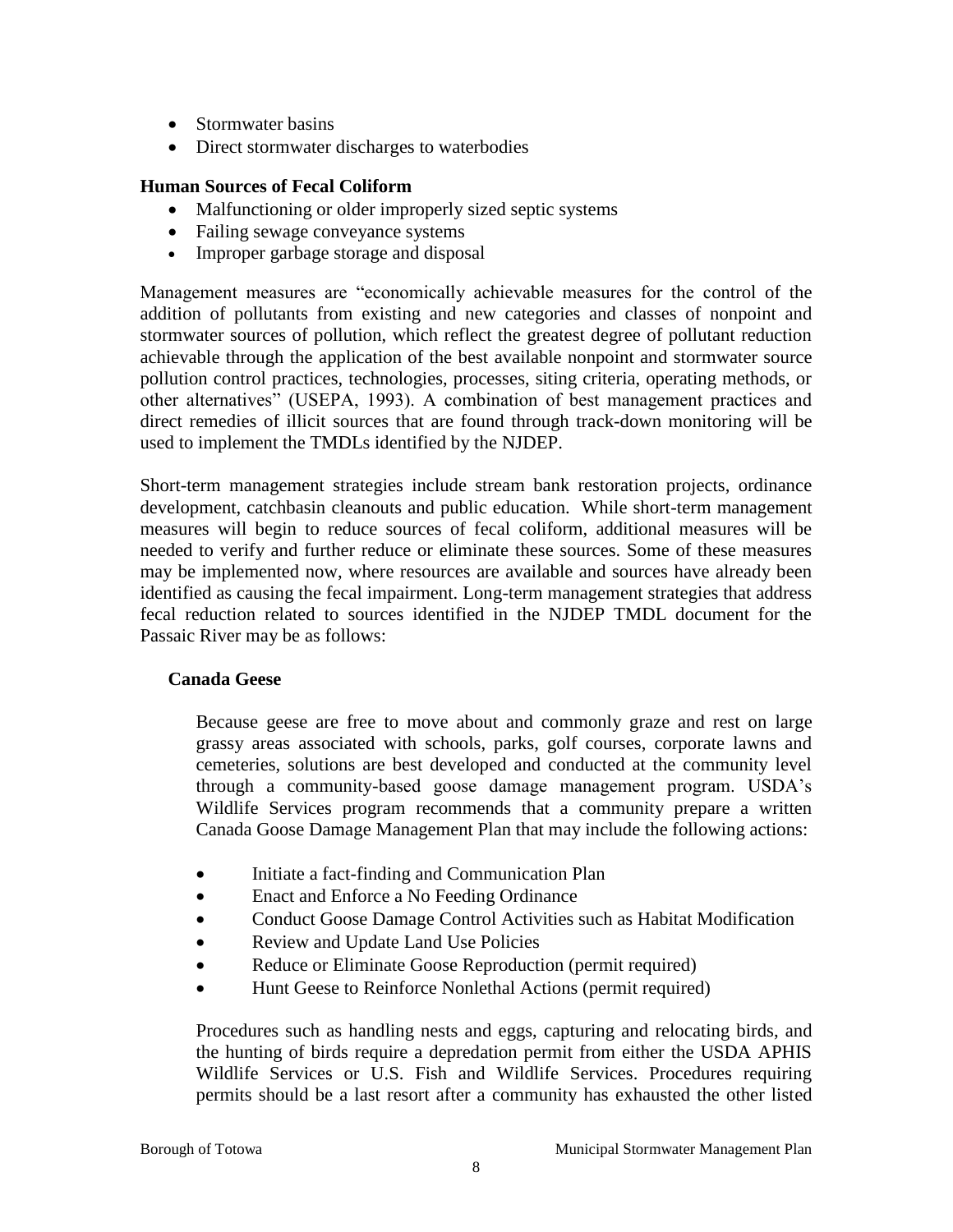measures. The NJDEP provides extensive guidance on how to modify habitat to serve as a deterrent to geese as well as other prevention techniques such as education through signage and ordinances.

#### **Stormwater Detention Basins**

Stormwater detention basins may act as sources of fecal coliform due to the accumulation of geese and pet waste in basins. Under certain conditions, coliform will increase in numbers in basins. As a result, significant quantities of fecal coliform can be discharged during storm events. Specific management measures to reduce fecal coliform inputs to these detention basins include:

- Development of Stormwater Management Plan
- Establishment of "no mow" zones
- No feed ordinances for all waterfowl and wildlife and signage
- Retrofit of detention/retention basins to achieve water quality control
- Conduct regularly scheduled stormwater basin cleanout and maintenance, storm sewer inlet cleanouts and street sweeping programs

### **Pet Waste**

Specific management measures to reduce pet waste include:

- Adoption of pet waste disposal ordinances
- Signage in parks and other public recreation areas
- Provide plastic bags dispensers in public recreation areas

If additional TMDLs are developed for waterways in the Borough, or for waterways within adjacent Municipalities that flow into the Borough, additional implementation strategies will be adopted by the Borough and may include the following: improved monitoring of stormwater runoff from point and non-point sources, adoption and enforcement of additional ordinances regulating products that may generate the pollutants, development of additional educational materials for residents, revegetation and stabilization of stream and drainage corridors, retrofitting stormwater systems, and other BMPs.

In all cases, implementation strategies will be coordinated with the agency that is responsible for developing the TMDL(s) for the subject waterway. The Borough will coordinate with the NJDEP, and any other agency having jurisdiction, for the appropriate methods for remediation of any pollutant loading of waterways.

The Municipal Stormwater Management Plan is consistent with the Residential Site Improvement Standards (RSIS) at N.J.A.C. 5:21. The RSIS includes Appendix B, which is a direct copy of N.J.A.C. 7:8-5 and 6, to regulate stormwater management in connection with Subchapter 7 of the RSIS. As stated previously in MSWMP, under the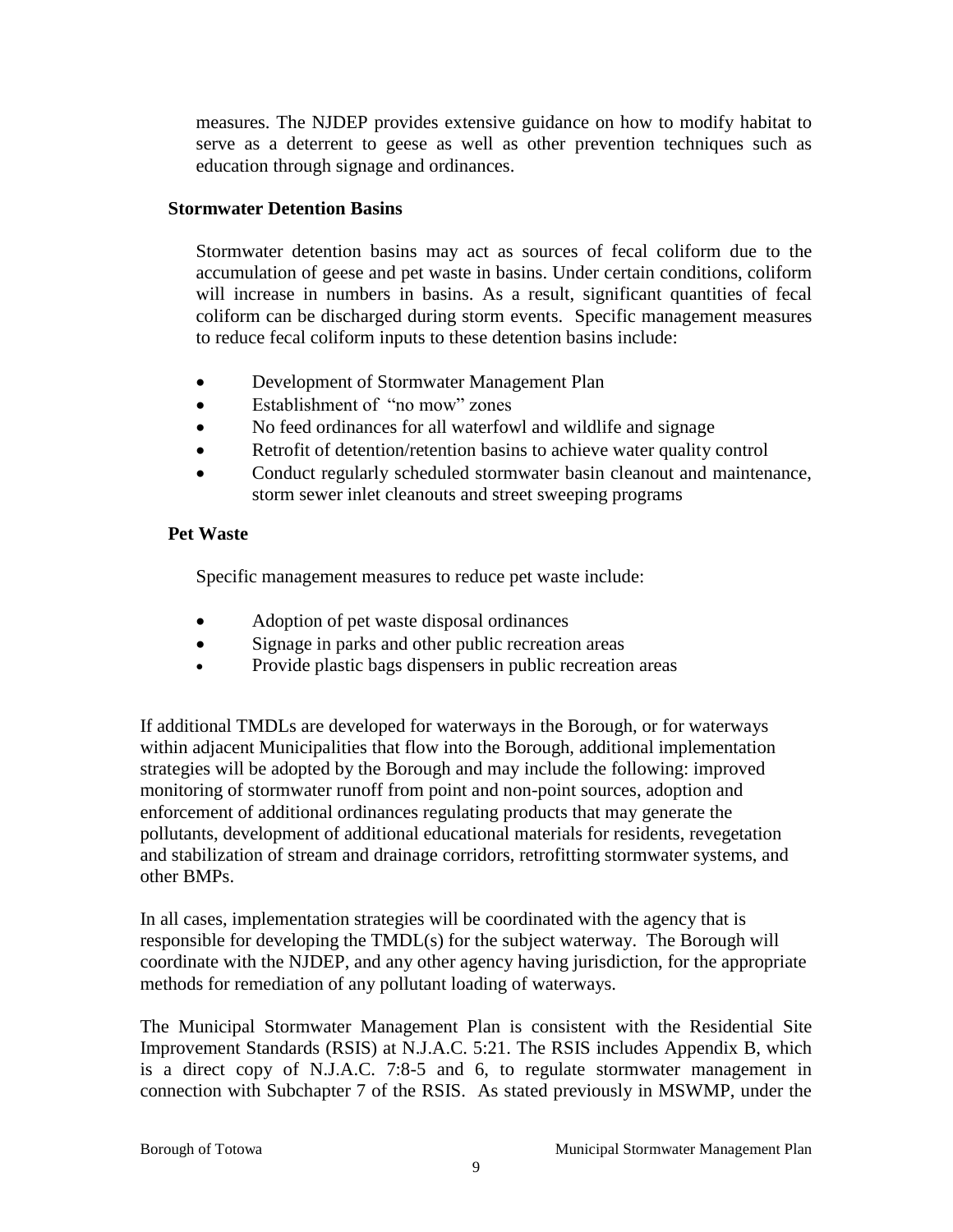"Design and Performance Standards" section, the Borough has adopted a Stormwater Control Ordinance modeled after N.J.A.C. 7:8-5 and 6. Additionally, as will be mentioned later in the MSWMP under the section entitled "Nonstructural Stormwater Management Strategies", the Borough design standard ordinances will be revised to specifically reference the most recent edition of the RSIS. The municipality will continue to utilize the most current update of the RSIS in the stormwater management review of residential areas, as required by law. Approval of residential projects within the Borough will require compliance with the terms and conditions of the MSWMP and the RSIS. Furthermore, this Municipal Stormwater Management Plan will be updated to be consistent with any future updates to the RSIS.

The Borough's Stormwater Management Ordinance requires all new development and redevelopment plans to comply with the most recent requirements of New Jersey's Soil Erosion and Sediment Control Standards. During construction, Borough inspectors will observe on-site soil erosion and sediment control measures and report any inconsistencies with the approved design and regulations to the local Soil Conservation District. These inspections will be coordinated with the regular inspections done by representatives of the local Soil Conservation District. Building permits will not be issued by the Borough until all applicable soil conservation approvals and plans have been submitted. Additionally, certificates of occupancy will not be issued until final approval from Hudson-Essex-Passaic Soil Conservation District have provided written final approval for projects under their jurisdiction.

The Borough is currently reviewing the Municipal Master Plan and will amend the plan to be consistent with this MSWMP, the Stormwater Control Ordinance, Passaic County requirements and any other applicable stormwater management regulation.

### **Groundwater Recharge**

Ground water is a precious natural resource that is critical to both human and animal health. The potentially adverse impacts of land development on groundwater recharge have long been recognized. Land development activities that either cover permeable soils with impervious surfaces or reduce the soils' permeability through disturbance and compaction will reduce the rate of groundwater recharge that occurs under pre-developed site conditions. Such reductions in groundwater recharge can adversely impact streams, wetlands, and other water bodies by reducing the volume and rate of base flow to them. Reductions in groundwater recharge to aquifers can also adversely impact the yield of water supply wells.

The Borough of Totowa is located within the Metropolitan Planning Area and is identified as a "Designated Town" (DT), as shown on the State Plan Policy Map. Pursuant to N.J.A.C. 7:8-5.4(a)2ii, groundwater recharge requirements do not apply to projects within the "urban redevelopment area". Urban redevelopment areas are defined as lands within the Metropolitan Planning Area. However, proposed "major" development within the Borough will be encouraged to meet the groundwater recharge requirements of the NJDEP Stormwater Management Rules at N.J.A.C. 7:8. Accordingly,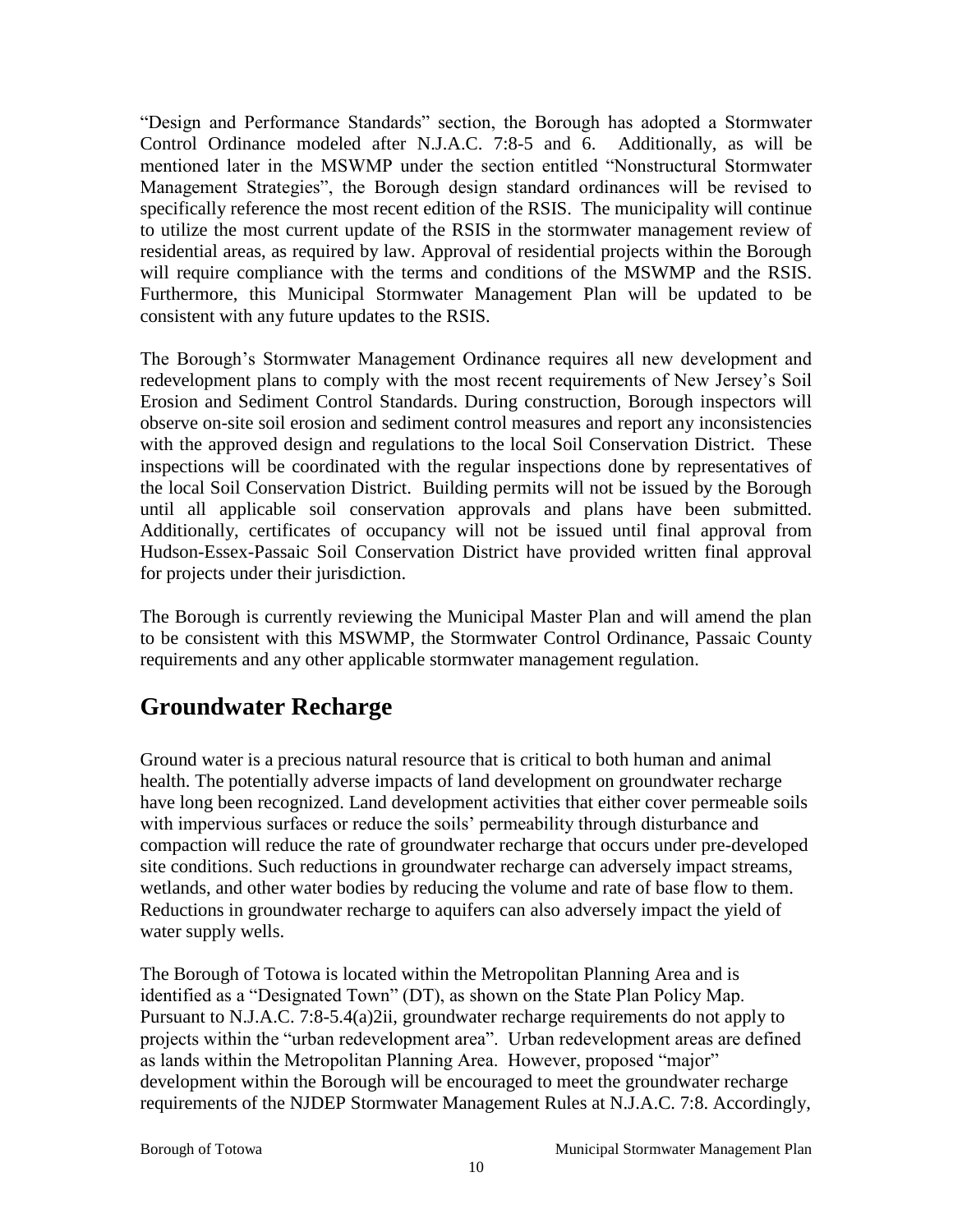any "major development" project should include nonstructural and/or structural stormwater management measures that prevent the loss of groundwater recharge at the project site.

Specifically, proposed major land development will be encouraged to comply with one of the following groundwater recharge requirements:

**Requirement 1:** That 100 percent of the site's average annual pre-developed groundwater recharge volume be maintained after development; or **Requirement 2:** That 100 percent of the difference between the site's pre- and postdevelopment 2-Year runoff volumes be infiltrated.

The developer is allowed to select which requirement to follow. Compliance with either of the above alternative requirements must be demonstrated through hydrologic and hydraulic analysis, which shall be reviewed and approved by the Agency having jurisdiction over the application. Ideally, the planning and design of the proposed site will have incorporated nonstructural measures to such an extent that the need for structural facilities is reduced to a practical minimum.

# **Source Water Quality Protection**

Although there are no wellhead protection areas within the Borough, there are a small number of private wells located within the Borough. The MSWMP, Stormwater Control Ordinance and associated Borough Design Standards have been prepared to ensure the adequate protection of current or potential source waters. The provisions established in this MSWMP shall apply to proposed projects that may be identified as possible contaminating activities within areas that recharge source waters. Source water areas may be identified through drainage, groundwater and soils analyses and are considered to be essential to protection of existing or potential source waters from the effects of point and non-point source pollution or sedimentation. Methods for protection of source water shall include improved monitoring of stormwater runoff from point and non-point sources, adoption and enforcement of ordinances regulating products that may generate the pollutants, development of educational materials for residents, revegetation and stabilization of stream and drainage corridors, retrofitting stormwater systems, and other BMPs. The establishment of these regulations is intended to protect public health, insure the availability of safe drinking water, and prevent the degradation of the water supplies through the regulation of land uses and development within the Borough.

Currently, no source water quality protection plans exist for the Borough, adjacent municipalities or County. If a source water quality protection plan is adopted, the Borough will coordinate with the lead implementing agency that is responsible for promoting coordination among the various implementing agencies and/or entities. The Borough will participate in tracking the implementation of the water source protection measures selected; the long-term monitoring program developed and will encourage public involvement in plan implementation; and any other applicable responsibility identified in the implementation strategy for the water source protection plan.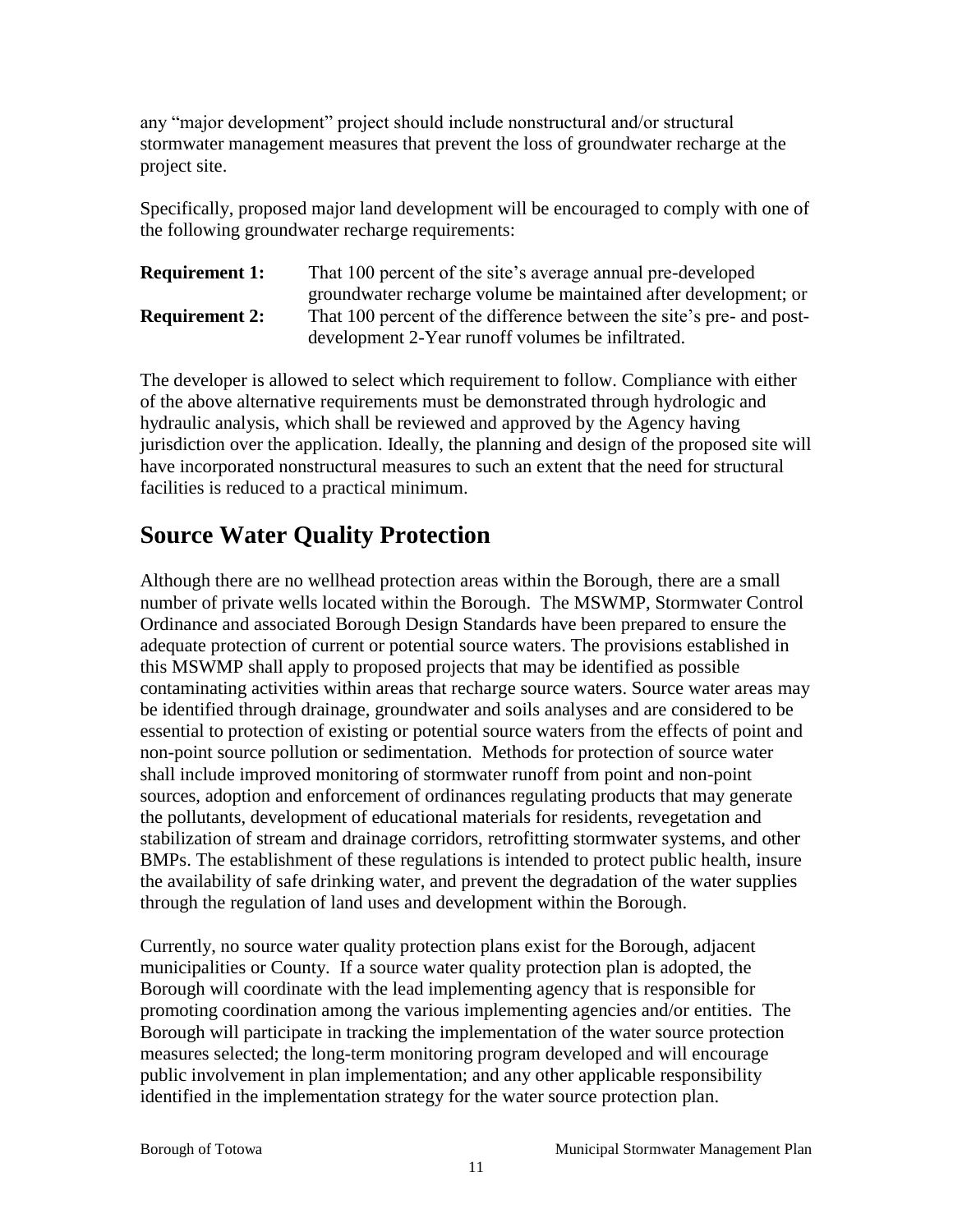### **Flood Damage Control**

There are many alternatives that can be incorporated for flood damage reduction. The Borough utilizes a number of techniques to reduce flood damage throughout the municipality. Some of the primary options the Borough considers for flood damage reduction are structural methods, while others are termed non-structural methods. There are a variety of criteria that determine which methods are most appropriate to use when implementing a project. Two of the most important criteria are how much flood damage reduction benefit is gained by the total dollars invested in the project and making sure the project selected has appropriate regard for community and natural values.

### **Channel Modification**

Channel modification is a man-made change to a channel's characteristics, typically for the purposes of reducing flood damages by increasing its overall conveyance capacity. Capacity can be increased by widening and/or deepening the channel, reducing the friction by removing woody vegetation, or by lining the channel. It should be noted that none of the channels in the Borough's drainage infrastructure inventory are lined.

### **Stormwater Detention (Basin)**

A stormwater detention basin is another structural tool used by the Borough when implementing or approving a project. A stormwater detention basin is a large, usually excavated area of land, but can also consist of subsurface piping and structures, which is designed to receive and hold specified stormwater volumes. The detained stormwater then slowly drains over time out of the detention basin into receiving stormwater drainage facilities or water bodies.

### **Culvert Modification**

Culvert modification is another structural tool used in flood damage reduction. It involves the replacement, extension or modification of an existing culvert in order to remove an impediment to flow within a channel and/or accommodate channel modifications.

There are also other methods that are utilized in the planning process, implementation phases and maintenance of the drainage infrastructure. Those can be generally thought of as methods and materials that may help the Borough's flood damage reduction projects work more efficiently with regard for community and natural values.

An example of this would be the using Cellular Concrete Mats (or, CCM) in constructing a new channel. Rather than building a solid lining with concrete (or piping a channel), CCM is used to provide an armoring to guard against erosion while providing an opportunity to establish vegetation over its surface. Over time, holes in the interlocking blocks of concrete will naturally fill in with sediment, allowing vegetation to grow, which encourages other wildlife activity and enhances the overall aesthetics of the new channel.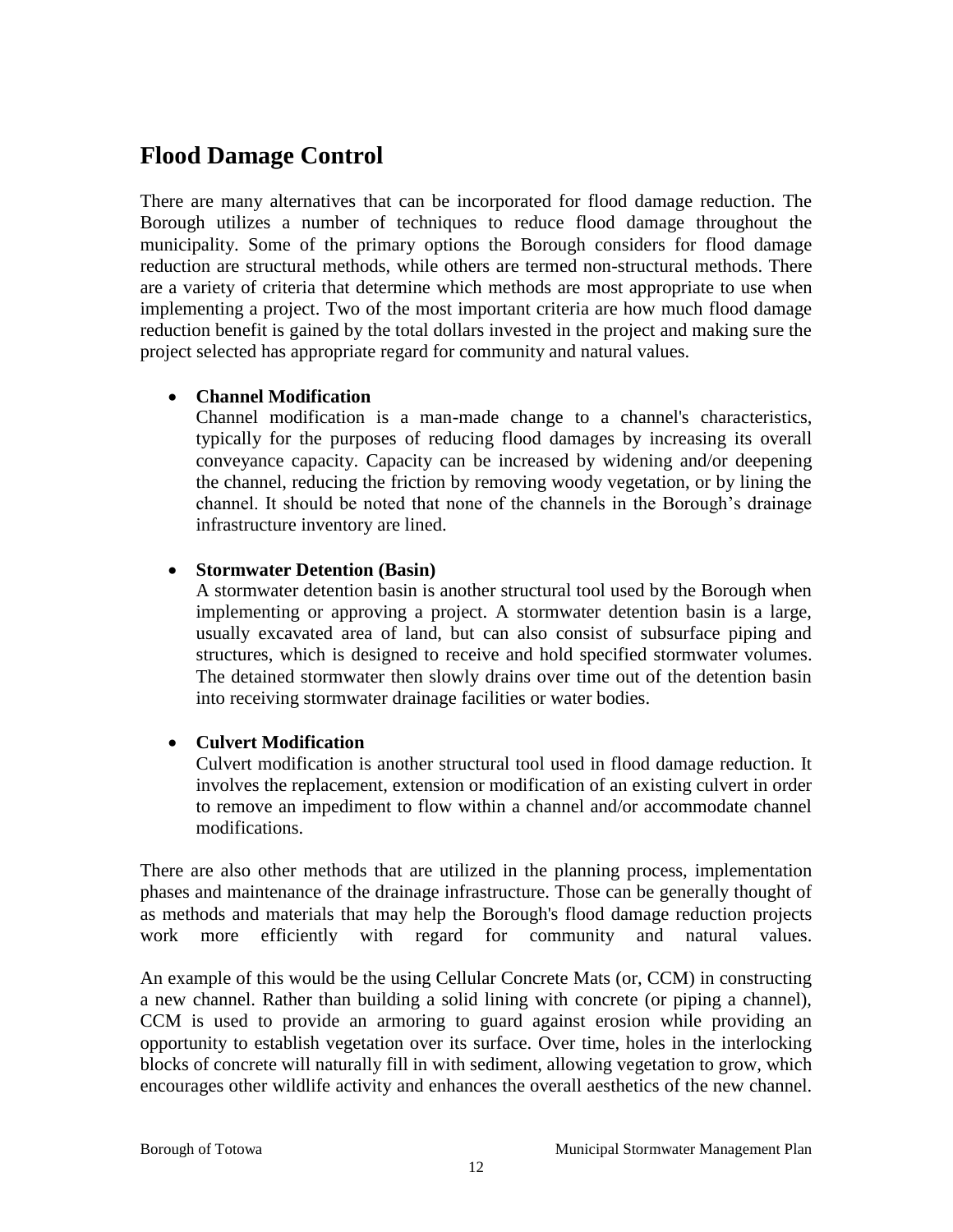Other examples of non-structural methods are the use of native plants and wildflowers that beautify a project area, protect the integrity of a channel's slopes by strengthening against erosion, and also reduce mowing cycles, saving taxpayer dollars in the long run.

Flood damage reduction methods also exist for the community-as-a-whole, as well as individual citizens.

### **Floodplain Management & Regulations**

The community is required to enforce regulations on land development projects to avoid increasing flood levels or flood hazards and to avoid creating new flood hazards. Any new development, or redevelopment, of areas within the Borough that are located within NJDEP regulated areas must be designed and completed in accordance with NJDEP standards. The Borough's ordinances and standard practices require that all work in these regulated areas be performed in strict accordance with applicable standards.

### **Flood Proofing**

Flood proofing is the modification of individual structures and facilities and their sites to keep floodwater from entering. Flood proofing of structures and property comes in a variety methods, so the individual would have to consult with the appropriate regulatory agency before modifying a structure or property to prevent flood damage.

### **Disaster Preparedness**

Increased preparation for flooding not only lessens its impact, but may also mean he difference between life and death. Individuals living in a flood zone are encouraged to educate themselves through NJDEP publications and information brochures. The Borough has an inventory of flood prone areas and closely monitors weather events to prepare for any necessary emergency services, road closings and similar activities necessary for a flood event. Community emergency management plans and family flood preparedness plans are crucial to minimizing the misery caused by flood catastrophes.

### **Nonstructural Stormwater Management Strategies**

The Borough has reviewed existing ordinances, and has provided a list of the sections in the Borough land use and zoning ordinances that are to be modified to incorporate nonstructural stormwater management strategies. These are the ordinances identified for revision. Once the ordinance texts are completed, they will be submitted to the county review agency for review and approval. A copy will be sent to the Department of Environmental Protection at the time of submission.

**Chapter 141, Section XI, Design Standards,** of the Borough Code were reviewed with regard to incorporating nonstructural stormwater management strategies. Several changes were made to these chapters to incorporate these strategies.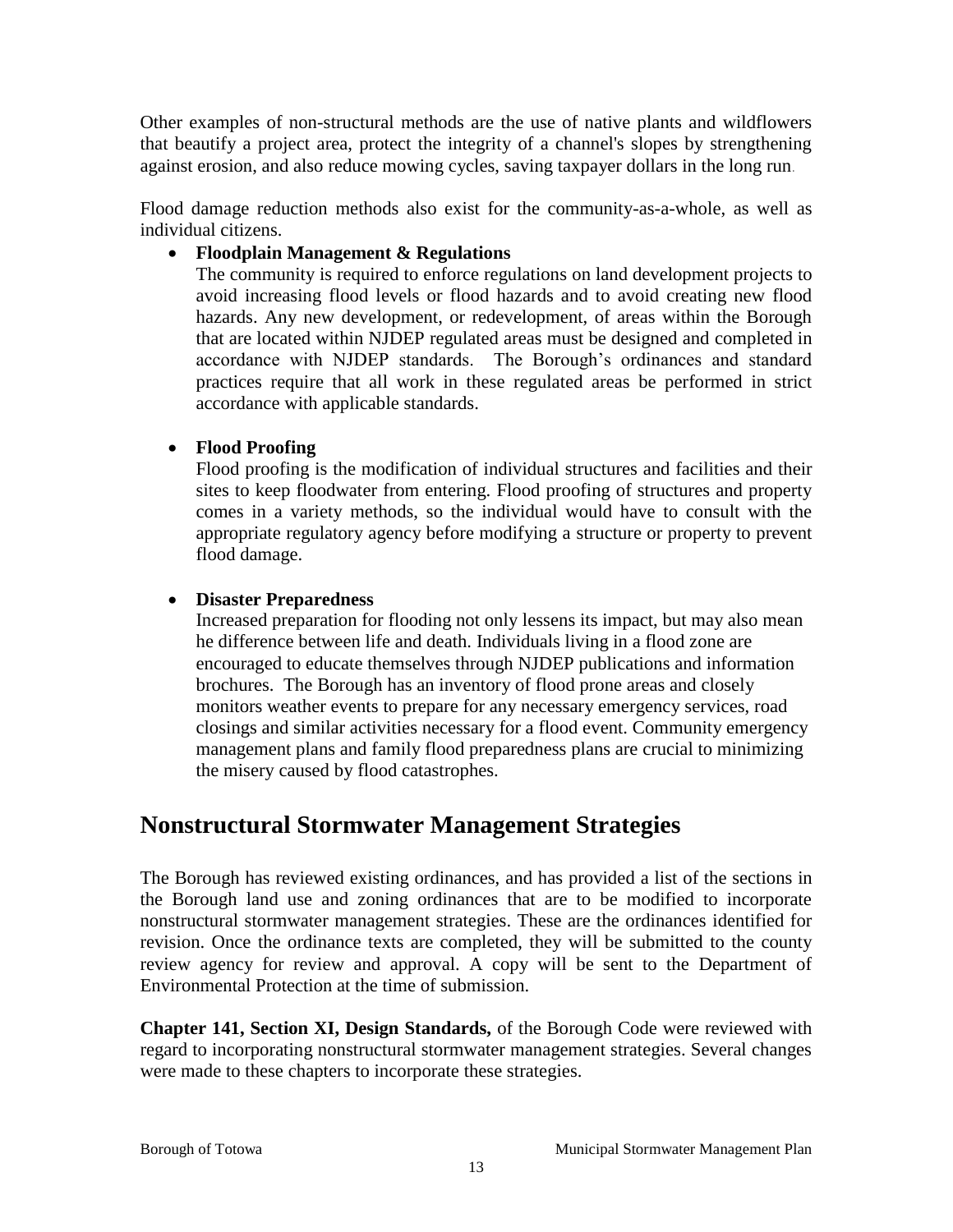**Section 141-56.C: Buffers** requires buffer areas along all lot and street lines separating residential uses from arterial and collector streets and to separate nonresidential uses from either a residential use or residential zoning district line. The landscape requirements for these buffer areas in the existing section do not recommend the use of native vegetation. The language of this section was amended to require the use of native vegetation, which requires less fertilization and watering than non-native species. Additionally, language was included to allow buffer areas to be used for stormwater management by disconnecting impervious surfaces and treating runoff from these impervious surfaces. This section currently requires the preservation of natural wood tracts and limits land disturbance for new construction.

**Section 141-56.D: Driveways** describes the procedure for construction of any new driveway or access way to any street. This section was amended to allow the use of pervious paving materials to minimize stormwater runoff and promote groundwater recharge.

**Section 141-56.J: Landscape and Shade Trees** requires shade trees along all streets in residential zones and a minimum landscape area for nonresidential zones. This section was revised to provide language that restricts and otherwise controls the removal of mature trees throughout the Borough. This ordinance recognizes that the preservation of mature trees and forested areas is a key strategy in the management of environmental resources, particularly watershed management, air quality, and ambient heating and cooling. These sections was revised to set out a "critical footprint area" that extends a specific distance beyond the driveway and building footprint where clearing of trees should not occur. This complies with minimizing land disturbance, which is a nonstructural stormwater management strategy.

**Section 141-56.I: Grading and topsoil removal provides requirements for soil removal** and grading of properties throughout the Borough. This section was revised to reference, and require compliance with, the most recent edition of the New Jersey Soil Erosion and Sediment Control Standards that outlines design principles, including: whenever possible, retain and protect natural vegetation; minimize and retain water runoff to facilitate groundwater recharge; and, install diversions, sediment basins, and similar required structures prior to any on-site grading or disturbance. This section was revised to provide language encouraging the minimal disturbance of land for construction purposes for all new construction within the Borough.

**Section 141-56.M: Off-street loading** provides requirements for loading and unloading facilities in nonresidential zones. This section was amended to allow the use of pervious paving materials to minimize stormwater runoff and promote groundwater recharge.

**Section 141-56.N: Off-street parking** provides parking requirements for residential and nonresidential zones. This section was amended to allow the use of pervious paving materials to minimize stormwater runoff and promote groundwater recharge.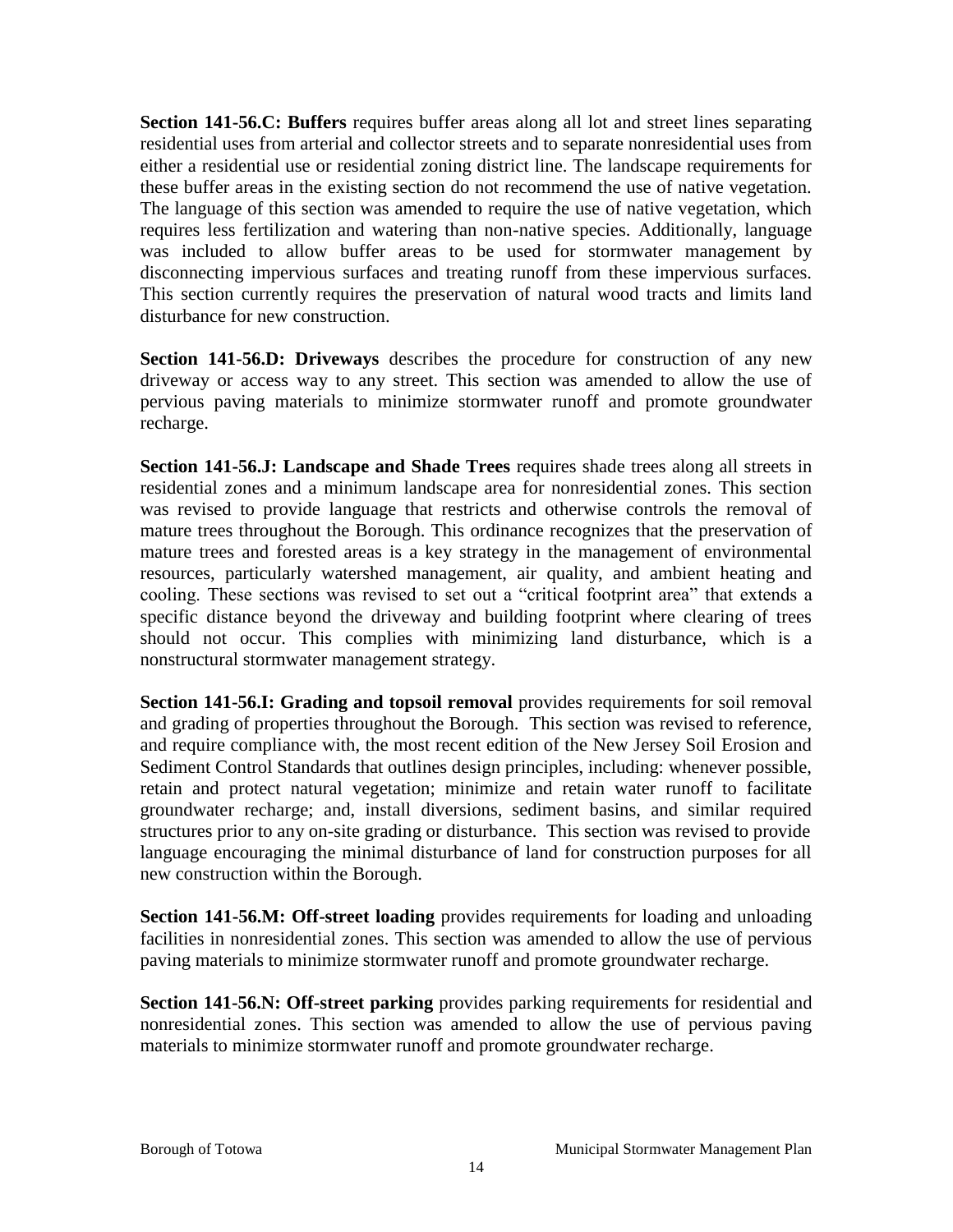**Section 141-56.P: Performance Standards for I-1, I-2 and I-3 Districts** provides requirements for control of potentially objectionable conditions and materials within industrial zones. Language has been provided to specifically prohibit materials or wastes to be deposited upon a lot in such form or manner that they can be transferred off the lot, directly or indirectly, by natural forces such as precipitation, evaporation or wind. Language has also been provided requiring that all materials and wastes that might create a pollutant or a hazard be enclosed in appropriate containers.

**Section 141-56.Q: Sidewalks** describes sidewalk requirements for the Borough. Although sidewalks are not required along all streets, the Township can require them in areas where the probable volume of pedestrian traffic, the development's location in relation to other populated areas and high vehicular traffic, pedestrian access to bus stops, schools, parks, and other public places, and the general type of improvement intended indicate the advisability of providing a pedestrian-way. Sidewalks are to be a minimum of four feet wide and constructed of concrete. Language was added to this section to require developers to design sidewalks to discharge stormwater to neighboring lawns where feasible to disconnect impervious surfaces, or use permeable paving materials where appropriate.

**Section 141-56.V: Stormwater drainage** requires applications for construction to provide stormwater drainage to control stormwater runoff. This section was amended to reference, and require compliance with, the Residential Site Improvement Standards (RSIS), the MSWMP and Borough Stormwater Control Ordinance. This section was amended to encourage non-structural control of stormwater runoff and water quality, such as vegetated swales.

**Section 141-56.W: Streets** describes the requirements for all new streets in the Borough. The Borough has several street classifications listed in this section. The ordinance will be revised to reference, and require compliance with, the RSIS, with respect to roadway classifications, right-of-way widths and pavement widths and Section 98-74 of the Borough Code. Language was provided encouraging the minimal widths of pavement specified in the RSIS. This section was amended to recommend the use of pervious paving materials for driveways to minimize stormwater runoff and promote groundwater recharge. Language was added to this section to require developers to design sidewalks to discharge stormwater to neighboring lawns where feasible to disconnect these impervious surfaces, or use permeable paving materials where appropriate.

The Borough has several residential, business and residential districts. Each district has a maximum floor area ratio requirement, based upon a percentage of the lot area. The code does not provide a maximum impervious area requirement for any zone. The Borough Code will be amended to require developers to comply with the Municipal Stormwater Management Plan and Borough Stormwater Management Ordinance. The Borough ordinance will be revised to provide a maximum allowable impervious cover for each zone. The Borough also evaluated a maximum percent of disturbance for each zone, for those areas identified as natural features. Also, if a developer is given a variance to exceed the maximum allowable percent imperviousness, the developer must mitigate the impact of the additional impervious surfaces. This mitigation effort must address water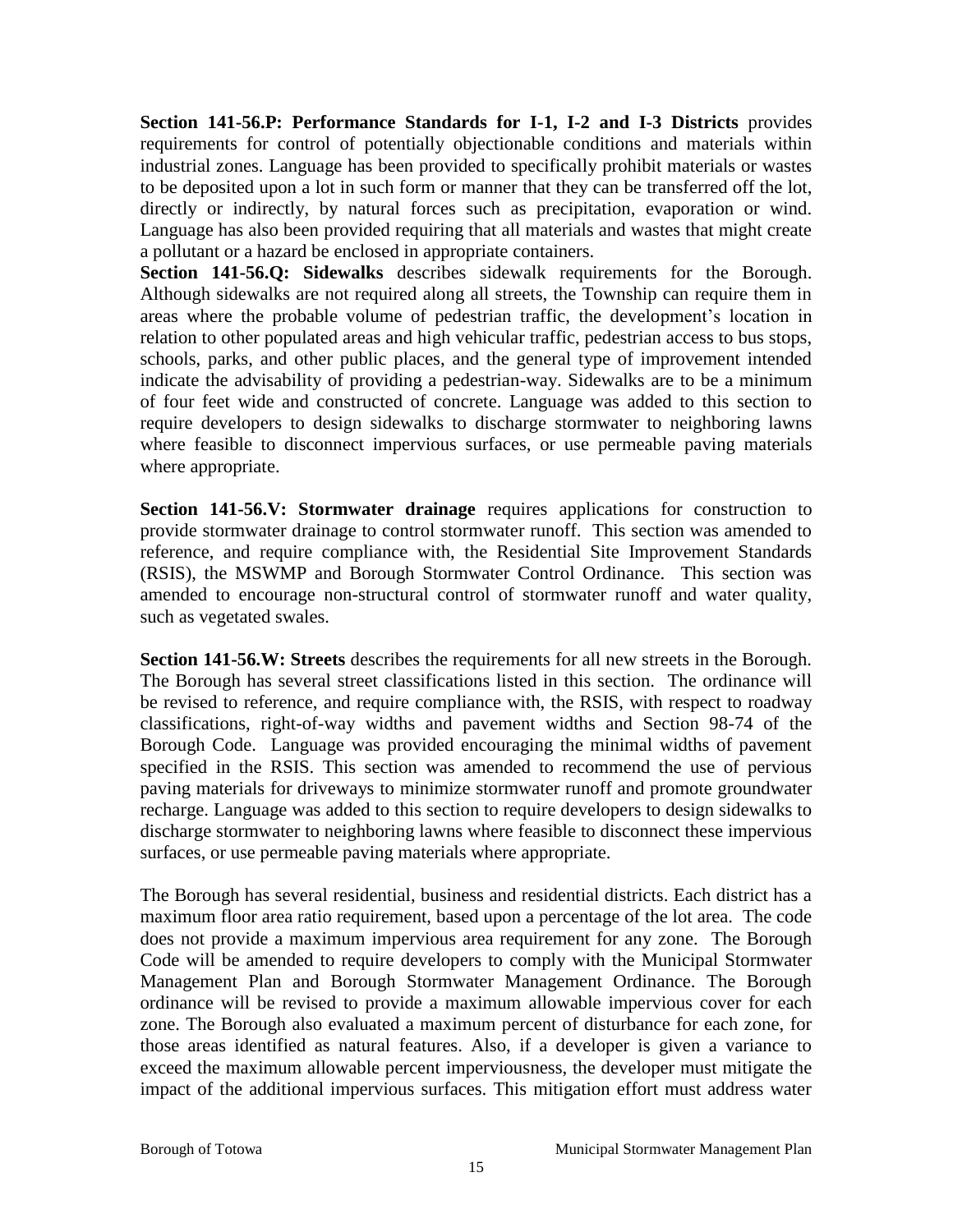quality, flooding, and groundwater recharge as described in the Borough Code. A description of how to develop a mitigation plan is provided in the MSWMP.

### **Land Use/Build-Out Analysis**

A detailed land use analysis for the Borough was conducted. Figure 6 (Appendix A-5) illustrates the existing land use in the Borough based on 1995/97 GIS information from NJDEP. Figure 7 (Appendix A-6) illustrates the HUC14s within the Borough. The Borough zoning map is shown in Figure 8 (Appendix A-7). Figure 9 (Appendix A-8) illustrates the constrained lands within the Borough. The build-out calculations for impervious cover are shown in Table 1. Table 2 presents the pollutant loading coefficients by land cover. The pollutant loads at full build-out are presented in Table 3.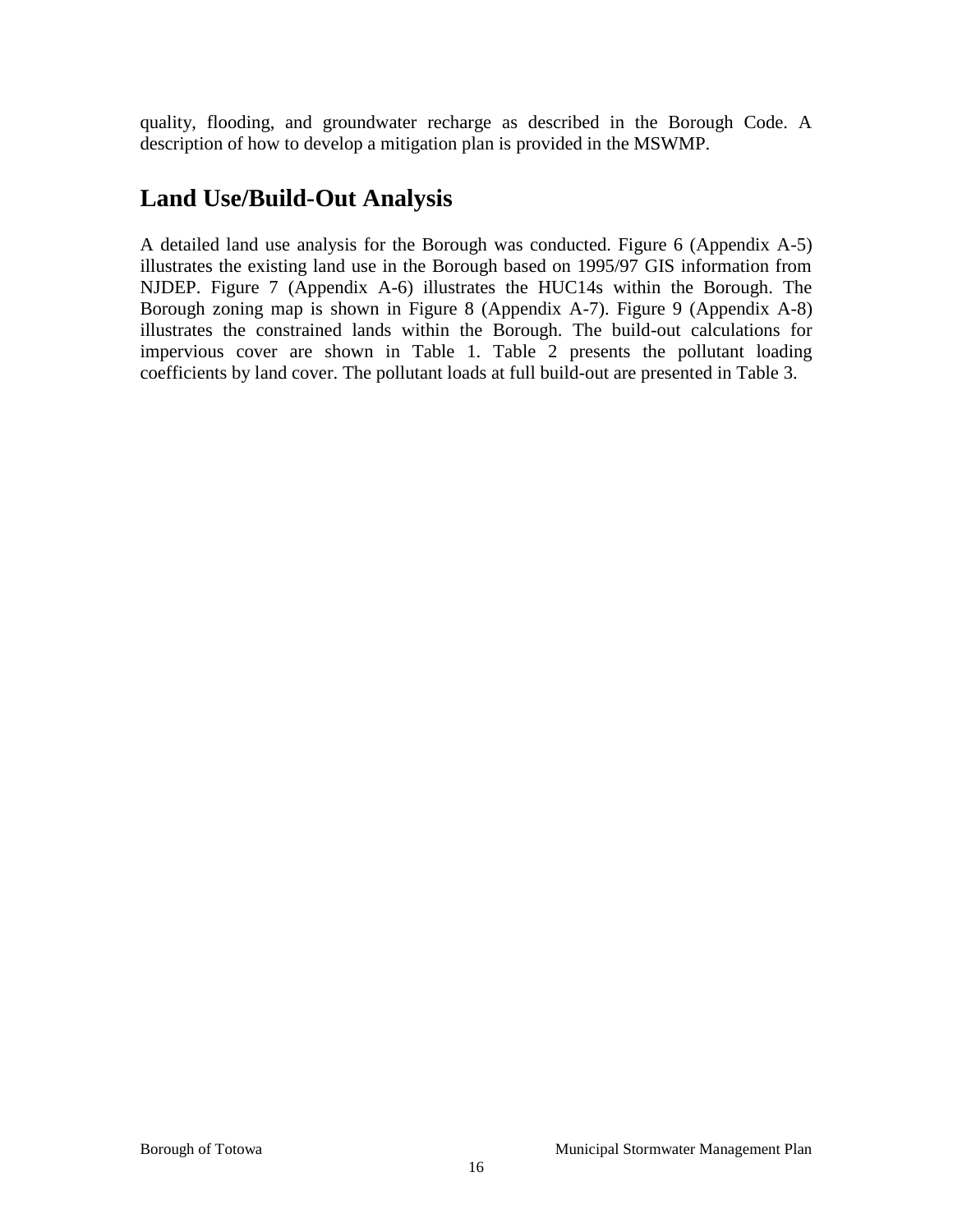| HUC14 and Zone                          | Total<br>Area<br>(Acres) | Wetlands/<br><b>Water Area</b><br>(Acres) | Developable<br>Area<br>(Acres) | Allowable<br>Impervious<br>(% ) | Build-Out<br>Impervious<br>(Acres) |
|-----------------------------------------|--------------------------|-------------------------------------------|--------------------------------|---------------------------------|------------------------------------|
| 02030103120040                          |                          |                                           |                                |                                 |                                    |
| Restricted Industry (I-3)               | 16.34                    | 0.00                                      | 16.34                          | 90%                             | 14.71                              |
| Residential - 20,000 SF (R-20)          | 11.03                    | 0.00                                      | 11.03                          | 30%                             | 3.31                               |
| Residential - 20,000 SF (R-20A)         | 8.14                     | 0.00                                      | 8.14                           | 30%                             | 2.44                               |
| <b>TOTALS</b>                           | 35.51                    | 0.00                                      | 35.51                          | 58%                             | 20.46                              |
| 102030103120030                         |                          |                                           |                                |                                 |                                    |
| Education and Recreation (E-R)          | 76.37                    | 13.17                                     | 63.20                          | 90%                             | 56.88                              |
| Restricted Industry (I-3)               | 171.03                   | 26.50                                     | 144.53                         | 90%                             | 130.08                             |
| Residential - 20,000 SF (R-20)          | 11.68                    | 0.00                                      | 11.68                          | 30%                             | 3.50                               |
| Residential - 20,000 SF (R-20A)         | 12.00                    | 0.00                                      | 12.00                          | 30%                             | 3.60                               |
| Residential - 40,000 SF (R-40)          | 179.55                   | 14.17                                     | 165.38                         | 30%                             | 49.61                              |
| Residential - 7,000 SF (R-7)            | 28.79                    | 1.21                                      | 27.58                          | 65%                             | 17.93                              |
| <b>TOTALS</b>                           | 479.42                   | 55.05                                     | 424.37                         | 62%                             | 261.60                             |
| 02030103120100                          |                          |                                           |                                |                                 |                                    |
| Local Business District (B-2)           | 74.81                    | 0.71                                      | 74.10                          | 90%                             | 66.69                              |
| Highway Business District (B-3)         | 119.99                   | 0.94                                      | 119.05                         | 90%                             | 107.15                             |
| Education and Recreation (E-R)          | 30.74                    | 2.03                                      | 28.71                          | 90%                             | 25.84                              |
| Restricted Industry (I-1)               | 71.94                    | 6.63                                      | 65.31                          | 90%                             | 58.78                              |
| Restricted Industry (I-2)               | 97.58                    | 2.13                                      | 95.45                          | 90%                             | 85.91                              |
| Restricted Industry (I-3)               | 340.19                   | 25.20                                     | 314.99                         | 90%                             | 283.49                             |
| Municipal Complex (MC)                  | 3.55                     | 0.00                                      | 3.55                           | 90%                             | 3.20                               |
| Residential - 20,000 SF (R-20)          | 155.47                   | 1.68                                      | 153.79                         | 30%                             | 46.14                              |
| Residential - 20,000 SF (R-20A)         | 41.92                    | 0.67                                      | 41.25                          | 30%                             | 12.38                              |
| Residential - 40,000 SF (R-40)          | 581.61                   | 71.11                                     | 510.50                         | 30%                             | 153.15                             |
| Residential - 7,000 SF (R-7)            | 533.33                   | 12.85                                     | 520.48                         | 65%                             | 338.31                             |
| Residential - Affordable Housing (R-AH) | 22.72                    | 2.98                                      | 19.74                          | 45%                             | 8.88                               |
| Residential - 2-Family (R-B)            | 28.91                    | 0.64                                      | 28.27                          | 30%                             | 8.48                               |
| Residential - Senior Citizen (R-SC)     | 8.06                     | 7.36                                      | 0.70                           | 45%                             | 0.32                               |
| <b>TOTALS</b>                           | 2,110.82                 | 134.93                                    | 1,975.89                       | 61%                             | 1,198.70                           |

**Table 1: Build-Out Calculations for HUC14s**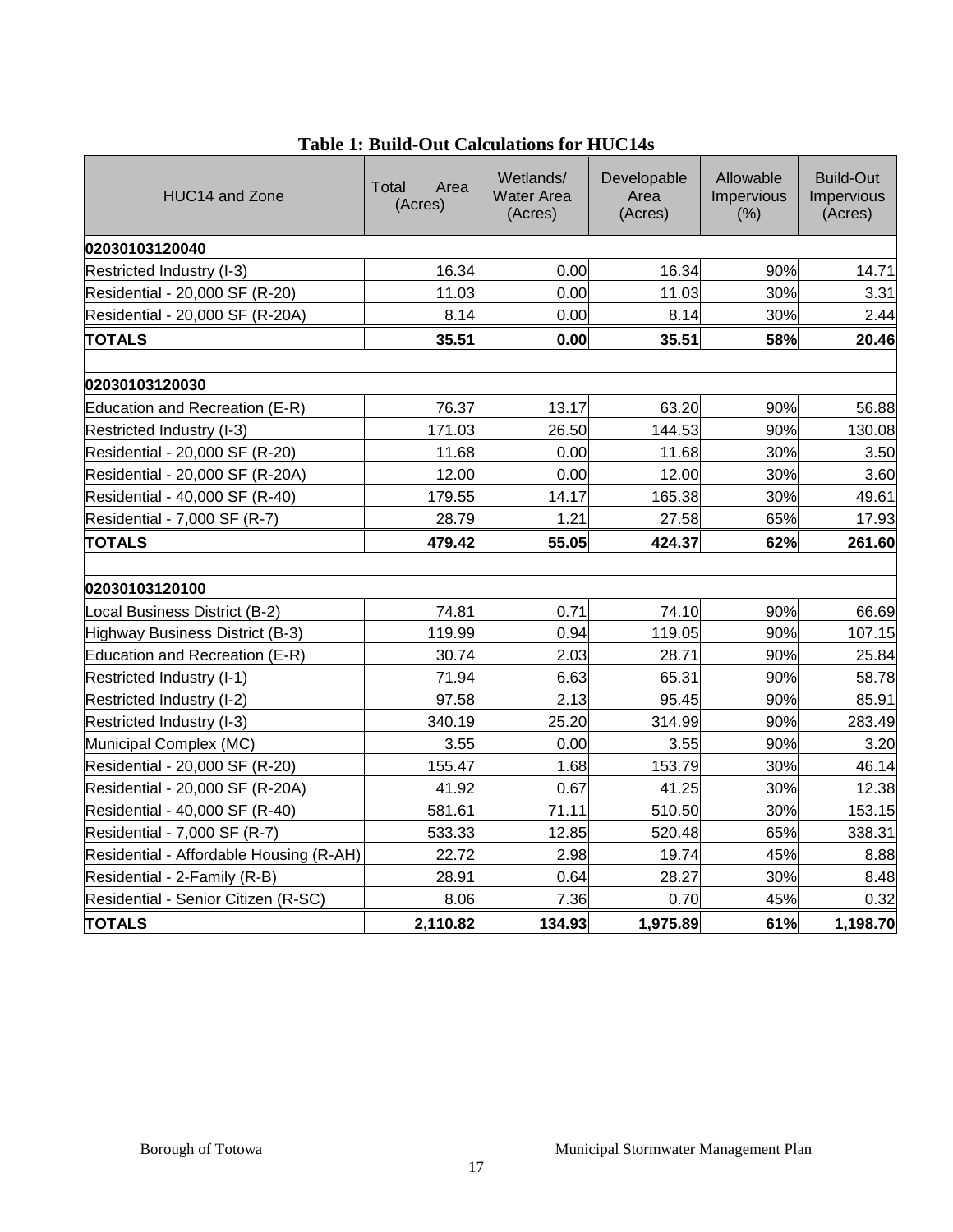| HUC14 and Zone                             | Build-Out Zoning                           | Developable<br>Area (Acres) | <b>TP</b><br>(lbs/acre/yr) | <b>TP</b><br>(lbs/yr) | <b>TN</b><br>(lbs/acre/yr) | <b>TN</b><br>(lbs/yr) | <b>TSS</b><br>(lbs/acre/yr) | <b>TSS</b><br>(lbs/yr) |
|--------------------------------------------|--------------------------------------------|-----------------------------|----------------------------|-----------------------|----------------------------|-----------------------|-----------------------------|------------------------|
| 02030103120040                             |                                            |                             |                            |                       |                            |                       |                             |                        |
| Restricted Industry (I-3)                  | Commercial                                 | 16.34                       | 2.1                        | 34.31                 | 22                         | 359.48                | 200                         | 3,268.00               |
| Residential - 20,000 SF (R-<br>20)         | High, Medium Density<br><b>Residential</b> | 11.03                       | 1.4                        | 15.44                 | 15                         | 165.45                | 140                         | 1,544.20               |
| Residential - 20,000 SF (R-<br>20A)        | High, Medium Density<br>Residential        | 8.14                        | 1.4                        | 11.40                 | 15                         | 122.10                | 140                         | 1,139.60               |
| <b>TOTALS</b>                              |                                            | 35.51                       |                            | 61.15                 |                            | 647.03                |                             | 5,951.80               |
|                                            |                                            |                             |                            |                       |                            |                       |                             |                        |
| 02030103120030                             |                                            |                             |                            |                       |                            |                       |                             |                        |
| <b>Education and Recreation (E-</b><br>R)  | Commercial                                 | 63.20                       | 2.1                        | 132.72                | 22                         | 1,390.40              | 200                         | 12,640.00              |
| Restricted Industry (I-3)                  | Industrial                                 | 144.53                      | 1.5                        | 216.80                | 16                         | 2,312.48              | 200                         | 28,906.00              |
| Residential - 20,000 SF (R-<br>20)         | High, Medium Density<br>Residential        | 11.68                       | 1.4                        | 16.35                 | 15                         | 175.20                | 140                         | 1,635.20               |
| Residential - 20,000 SF (R-<br>20A)        | High, Medium Density<br>Residential        | 12.00                       | 1.4                        | 16.80                 | 15                         | 180.00                | 140                         | 1,680.00               |
| Residential - 40,000 SF (R-<br>40)         | High, Medium Density<br>Residential        | 165.38                      | 1.4                        | 231.53                | 15                         | 2,480.70              | 140                         | 23,153.20              |
| Residential - 7,000 SF (R-7)               | High, Medium Density<br>Residential        | 27.58                       | 1.4                        | 38.61                 | 15                         | 413.70                | 140                         | 3,861.20               |
| <b>TOTALS</b>                              |                                            | 424.37                      |                            | 652.81                |                            | 6,952.48              |                             | 71,875.60              |
|                                            |                                            |                             |                            |                       |                            |                       |                             |                        |
| 02030103120100                             |                                            |                             |                            |                       |                            |                       |                             |                        |
| Local Business District (B-2)              | Commercial                                 | 74.10                       | 2.1                        | 155.61                | 22                         | 1,630.20              | 200                         | 14,820.00              |
| <b>Highway Business District (B-</b>       | Commercial                                 | 119.05                      | 2.1                        | 250.01                | 22                         | 2,619.10              | 200                         | 23,810.00              |
| Education and Recreation (E-<br>R)         | Commercial                                 | 28.71                       | 2.1                        | 60.29                 | 22                         | 631.62                | 200                         | 5,742.00               |
| Restricted Industry (I-1)                  | Industrial                                 | 65.31                       | 1.5                        | 97.97                 | 16                         | 1,044.96              | 200                         | 13,062.00              |
| Restricted Industry (I-2)                  | Industrial                                 | 95.45                       | 1.5                        | 143.18                | 16                         | 1,527.20              | 200                         | 19,090.00              |
| Restricted Industry (I-3)                  | Industrial                                 | 314.99                      | 1.5                        | 472.49                | 16                         | 5,039.84              | 200                         | 62,998.00              |
| Municipal Complex (MC)                     | Commercial                                 | 3.55                        | 2.1                        | 7.46                  | 22                         | 78.10                 | 200                         | 710.00                 |
| Residential - 20,000 SF (R-<br>20)         | High, Medium Density<br>Residential        | 153.79                      | 1.4                        | 215.31                | 15                         | 2,306.85              | 140                         | 21,530.60              |
| Residential - 20,000 SF (R-<br>20A)        | High, Medium Density<br>Residential        | 41.25                       | 1.4                        | 57.75                 | 15                         | 618.75                | 140                         | 5,775.00               |
| Residential - 40,000 SF (R-<br>40)         | High, Medium Density<br>Residential        | 510.50                      | 1.4                        | 714.70                | 15                         | 7,657.50              | 140                         | 71,470.00              |
| Residential - 7,000 SF (R-7)               | High, Medium Density<br>Residential        | 520.48                      | 1.4                        | 728.67                | 15                         | 7,807.20              | 140                         | 72,867.20              |
| Residential - Affordable<br>Housing (R-AH) | High, Medium Density<br>Residential        | 19.74                       | 1.4                        | 27.64                 | 15                         | 296.10                | 140                         | 2,763.60               |
| Residential - 2-Family (R-B)               | High, Medium Density<br>Residential        | 28.27                       | 1.4                        | 39.58                 | 15                         | 424.05                | 140                         | 3,957.80               |
| Residential - Senior Citizen<br>$(R-SC)$   | High, Medium Density<br>Residential        | 0.70                        | 1.4                        | 0.98                  | 15                         | 10.50                 | 140                         | 98.00                  |
| <b>TOTALS</b>                              |                                            | 1,975.89                    |                            | 2,971.61              |                            | 31,691.97             |                             | 318,694.20             |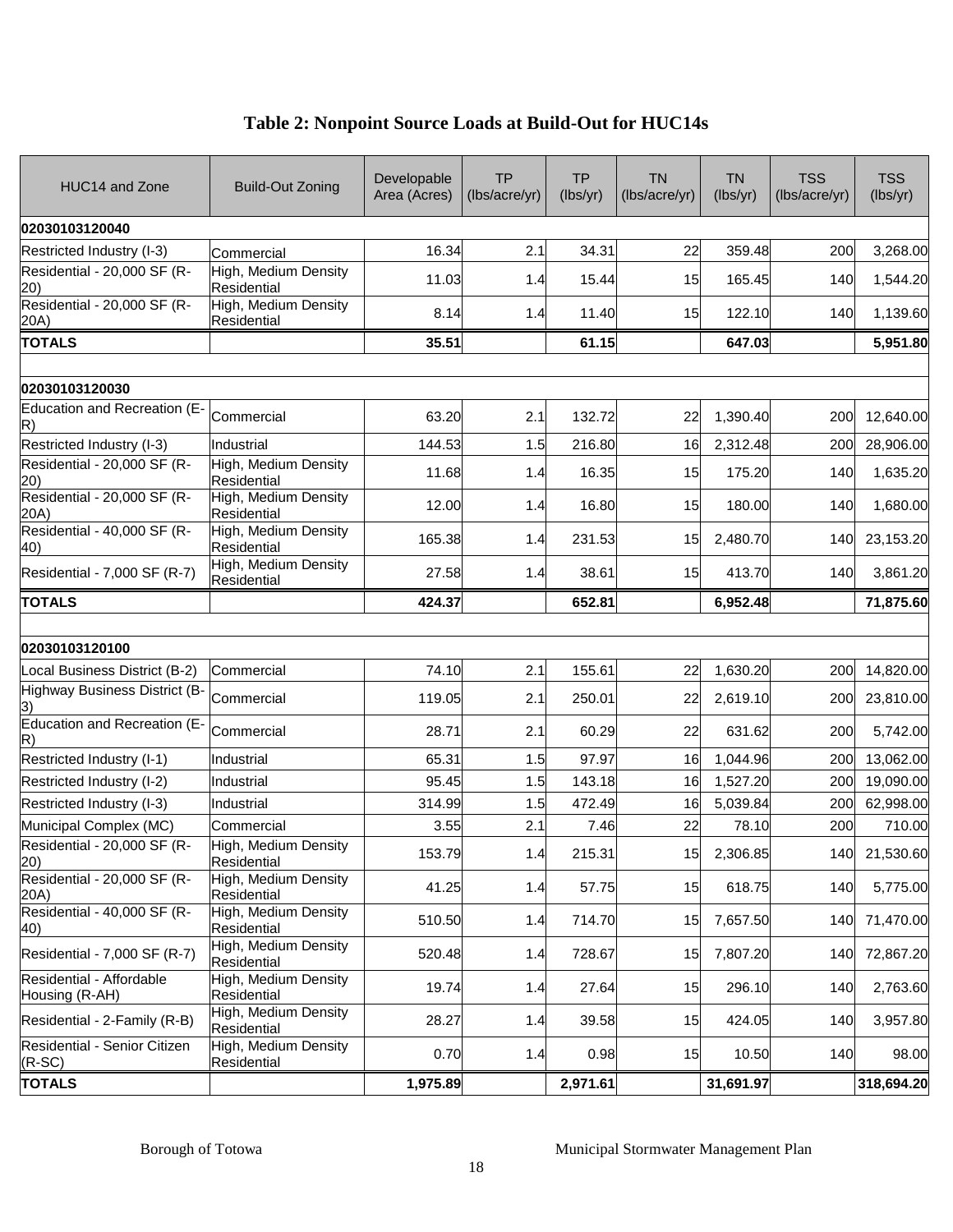| HUC14 and Zone                   | TP (lbs/acre/yr) | TN (lbs/acre/yr) | TSS (lbs/acre/yr) |
|----------------------------------|------------------|------------------|-------------------|
| High, Medium Density Residential | 1.4              | 15               | 140               |
| Low Density, Rural Residential   | 0.6              |                  | 100               |
| <b>Commercial</b>                | 2.1              | 22               | 200               |
| Industrial                       | 1.5              | 16               | 200               |
| Urban, Mixed Urban, Other Urban  |                  | 10               | 120               |
| Agricultural                     | 1.3              | 10               | 300               |
| Forest, Water, Wetlands          | 0.1              |                  | 40                |
| Barrenland/Transitional Area     | 0.5              |                  | 60                |

### **Table 3: Pollutant Loads by Land Cover**

### **Mitigation Plans**

The following mitigation plan criteria are provided for proposed developments that are granted a variance or exemption from the stormwater management design and performance standards. For all mitigation plans, site plan approval and/or issuance of building permits shall be conditioned upon approval of mitigation plan(s) in accordance with the following standards, and in accordance with any other applicable regulations. Approvals shall be required from the applicable municipal agency having jurisdiction over the specific application. For example, a site plan application before the Borough Planning Board that requires a mitigation plan shall include in its application the mitigation plan, for review by the Planning Board. Additionally, any project requiring Performance Bonds shall include a line item to cover the cost of the proposed mitigation project.

The following standards shall govern mitigation projects within the Borough:

- The Municipal Stormwater Management Plan
- The Stormwater Control Ordinance
- Borough Design Standard Ordinance
- New Jersey's Soil Erosion and Sediment Control Standards
- Other applicable Municipal, County and State regulations

Any mitigation project must verify through design calculations and documentation that the project will result in a beneficial impact on an impaired waterway, distressed aquifer or flooding problem located within the Borough. Presented is a hierarchy of options.

### **Mitigation Project Criteria, Option 1**

The following Option 1 criteria must be met for a proposed mitigation project within the Borough:

 The mitigation project must be implemented in the same drainage area as the proposed development.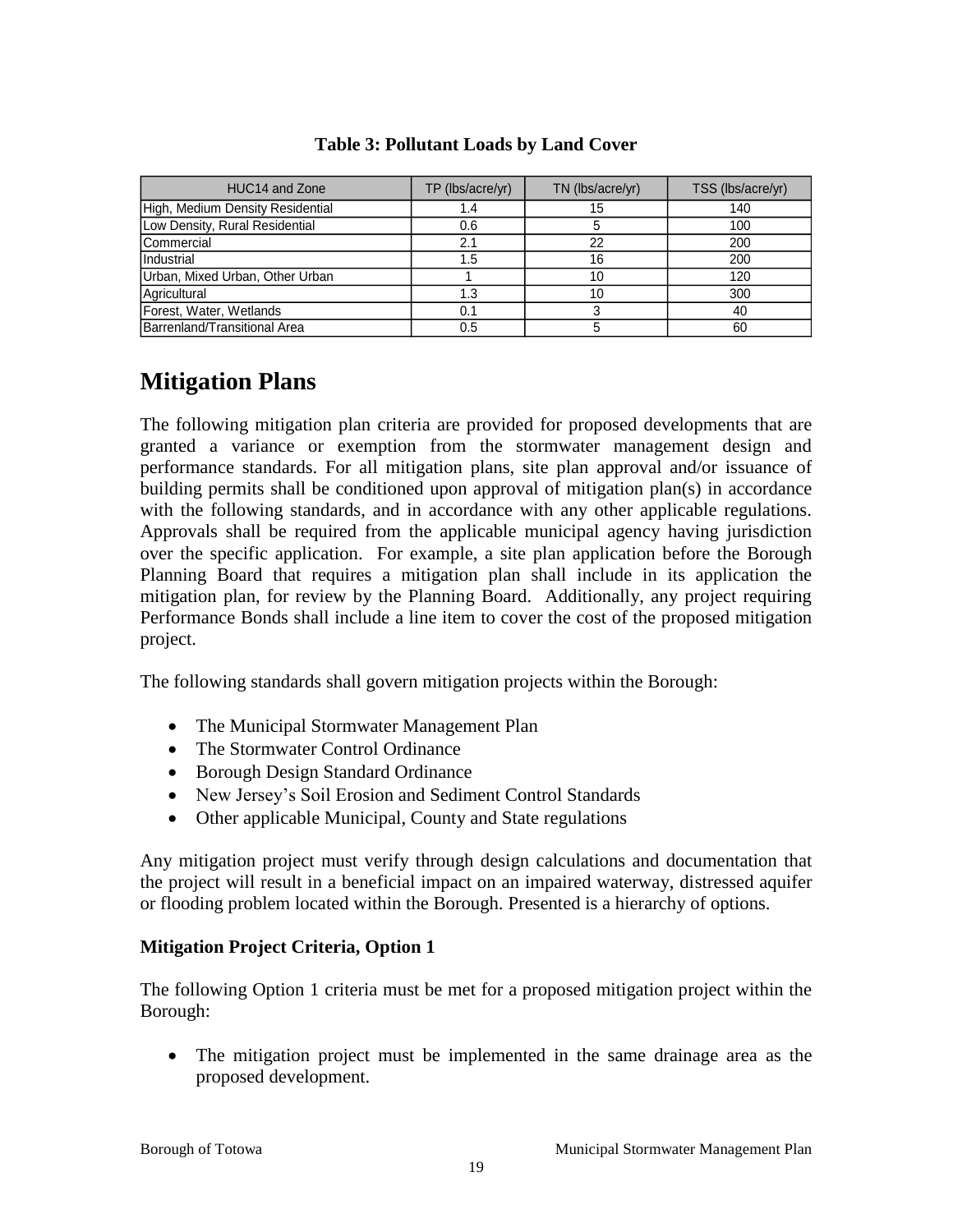- The project must provide additional groundwater recharge benefits, or protection from stormwater runoff quality and quantity from previously developed property that does not currently meet the design and performance standards outlined in the Municipal Stormwater Management Plan and the Stormwater Control Ordinance.
- The developer must ensure the long-term maintenance of the project, including the maintenance requirements under Chapters 8 and 9 of the NJDEP Stormwater BMP Manual.

The applicant can select a mitigation project from a list to compensate for the deficit from the performance standards resulting from the proposed project. This list will be on file with the Borough, and shall be developed on an as-needed basis, since it is expected that most new development and redevelopment will be able to satisfy the applicable standards. Detailed information on the listed projects will be developed on an as-needed basis, and will be made available by the Borough Engineer, and will include size of the project, permit requirements, land ownership, and estimated project costs (i.e., permitting fees, engineering costs, construction costs, and maintenance costs). The mitigation project list will be prioritized, within the following categories: Groundwater Recharge, Water Quality, and Water Quantity. At a minimum, the mitigation project must compensate for the deficiency of the proposed project.

For equivalent mitigation projects, the following additional criteria shall apply:

- Equivalent groundwater recharge mitigation projects shall be designed and constructed to preserve ambient groundwater conditions. Applicants must provide filtration and/or treatment of stormwater runoff before the recharge system, utilizing either structural or non-structural methods. The proposed filtration/ treatment system shall be approved by the Borough. Maintenance schedules and requirements shall be established prior to final acceptance of any mitigation project.
- Equivalent stormwater quality mitigation projects shall be designed and constructed to prevent additional pollutant loading and to preserve ambient groundwater conditions. Applicants must provide filtration and/or treatment of stormwater runoff, utilizing either structural or non-structural methods. The proposed filtration/ treatment system shall be approved by the Borough. Maintenance schedules and requirements shall be established prior to final acceptance of any mitigation project.
- Equivalent stormwater quantity mitigation projects shall be designed and constructed to prevent negative impacts on existing runoff volumes in the watershed. Applicants shall provide design calculations and facilities to verify that the mitigation project will result in no increase in runoff volumes in the watershed in accordance with the MSWMP, and the design shall be approved by the Borough.

Retro-fitting mitigation projects, such as the installation of bicycle safe grates and reduced opening curb pieces, shall also be considered as acceptable and all work must be completed in strict conformance with all applicable standards for construction materials